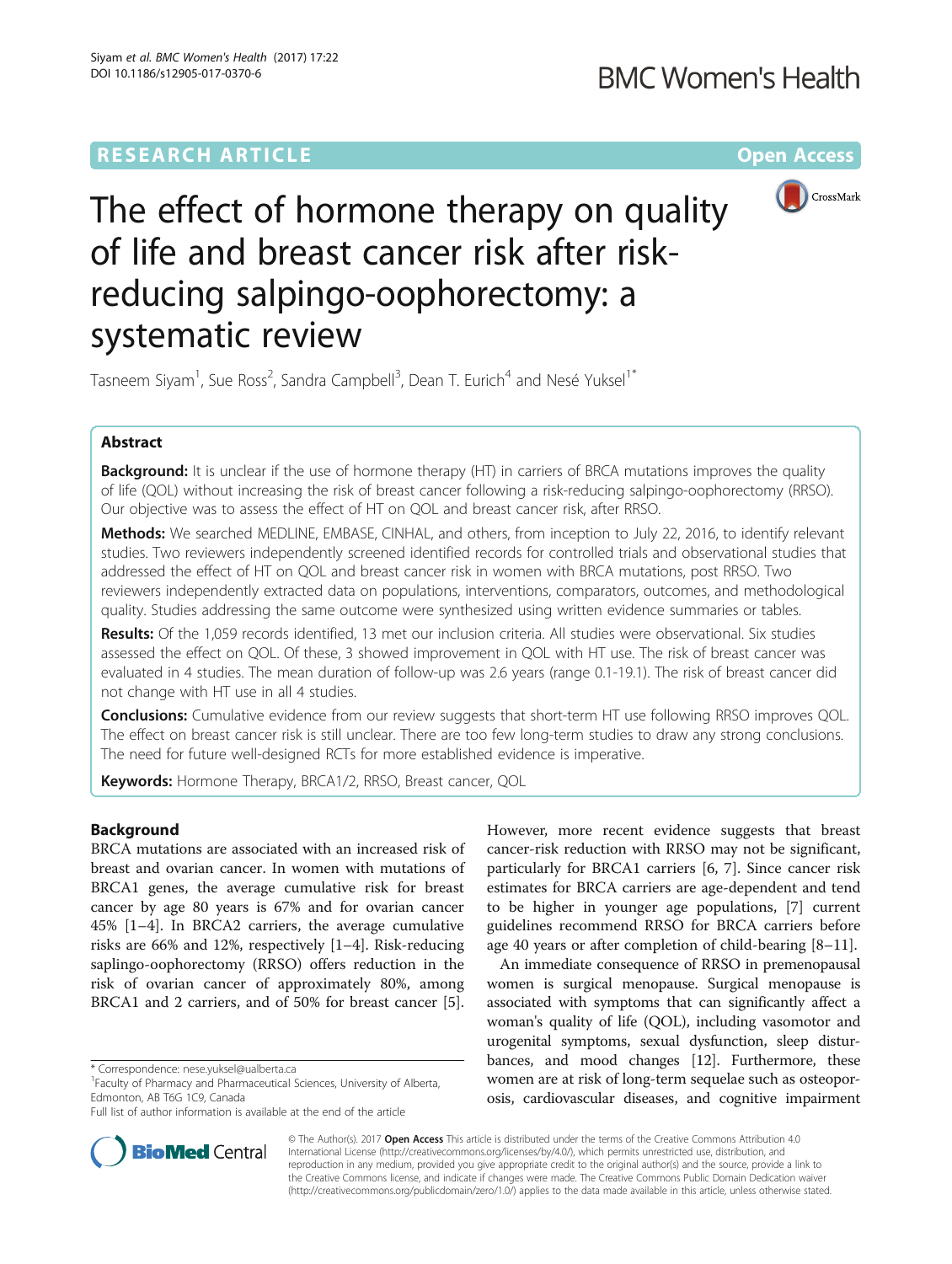[[13](#page-11-0)–[15\]](#page-11-0). In women with early menopause, who have no contraindications to hormone therapy (HT), current guidelines recommend the use of HT until the average age of menopause [[16](#page-11-0)–[18\]](#page-11-0). As BRCA mutation carriers would ideally undertake RRSO at an earlier age than women who perform it for other benign reasons or who go through early natural menopause, guidelines specific to BRCA mutation carriers suggest the consideration of short-term HT use due to the unknown nature of longterm safety [[10](#page-11-0)].

The concern in women with BRCA mutations is that HT may further increase breast cancer risk following a RRSO. The Women's Health Initiative (WHI) randomized trials found an increased risk of breast cancer with estrogen plus progestin, although not with estrogen alone [[19](#page-11-0)]. Data from short-term observational studies assessing the risk of breast cancer with HT use after RRSO are inconsistent, and at this time it is unclear if HT increases breast cancer risk following a RRSO [\[20](#page-11-0), [21](#page-11-0)].

Carriers of BRCA mutations and women at high risk for breast cancer are often challenged by the decision to undertake RRSO due to the health consequences associated with surgical menopause, and the need for HT that may further increase their breast cancer risk. In 2014, Marchetti et al addressed this important topic in a narrative review, but the lack of details of the literature review method lead to concern about the rigor and completeness of the review [\[22\]](#page-11-0). Similarly, in early 2016, Birrer et al published a review of evidence about the safety of HT in women with BRCA mutations [[23](#page-11-0)]. Even though they reported in their title and methods that they conducted a systematic review, the study lacked the main elements of a systematic review, such as a comprehensive literature search, an assessment of the methodological quality of studies included, and transparency in reporting the methods and findings [\[23\]](#page-11-0).

We, therefore, performed a systematic review to assess the effect of HT on QOL and breast cancer risk in women who have BRCA mutations and who also underwent RRSO for breast and ovarian cancer-risk reduction. The effect of HT on other short and long-term outcomes was also evaluated.

#### **Methods**

Our study was designed and conducted in accordance with the guidelines for Meta-Analyses and Systematic Reviews of Observational Studies (MOOSE) [[24\]](#page-11-0).

#### Eligibility criteria

Eligible studies included women who had BRCA1/2 mutations or who had a high risk of breast and ovarian cancer (as defined by the original study authors) but had not undergone genetic testing, and who had undergone RRSO for cancer-risk reduction. Studies comparing the

effect of HT (with no restriction on type, dose, regimen, or route of administration) to placebo, non-exposed group or baseline, qualified for inclusion. All controlled trials and observational studies (including prospective and retrospective cohort studies, case-control studies, and cross-sectional studies) were included. Review papers were screened for cited articles. Exclusion criteria included qualitative studies, hypothetical decision analysis, editorials and studies that did not assess the effect of HT on outcomes of interest. Studies that included women with a personal history of breast cancer were not explicitly excluded.

#### Outcome measures

Primary outcomes were QOL (general and menopausespecific) and breast cancer risk. Secondary outcomes included: vasomotor symptoms, vulvovaginal atrophy (VVA), sexual function, mood, sleep disturbance, bone loss, cardiovascular disease, stroke, venous thromboembolism, and mortality.

#### Data sources and search strategy

A systematic literature search was conducted by a librarian (SC) to identify all relevant published and unpublished studies. Searches using both controlled vocabulary and natural language were performed in databases including MEDLINE (1946 to March 7, 2016), EMBASE (1974 to March 7, 2016), and CINHAL (inception to March 7, 2016) (Additional file [1\)](#page-10-0). Natural language search terms were derived from three main concepts: 1) RRSO, 2) BRCA mutations or high risk of breast and ovarian cancer, and 3) HT. Grey literature searches were conducted in SCOPUS, Web of Science, Google Scholar, Proquest, Dissertations and Theses and clinical trials registries, from inception to July 22, 2016 (Additional file [2](#page-10-0)). Other searches included hand searches of the reference list of review papers; and citation search of studies included in the systematic review. To increase the sensitivity of our search no language or date restrictions of publications were applied.

#### Study selection

Two-step screening for eligibility was performed independently by 2 reviewers (TS and NY), with disagreements resolved by consensus. First, titles and abstracts were screened to select articles eligible for further review. Second, full-text of relevant articles was reviewed for eligibility. Reviewer agreement for confirmation of eligibility was 100%.

#### Data extraction and quality assessment

Data extraction was completed independently by two reviewers (TS, AB), and discrepancies resolved by a third reviewer (NY). Data elements extracted included: manuscript characteristics; study design and settings; population characteristics; interventions; comparators; outcomes; and adjustments for potential confounders. The risk of bias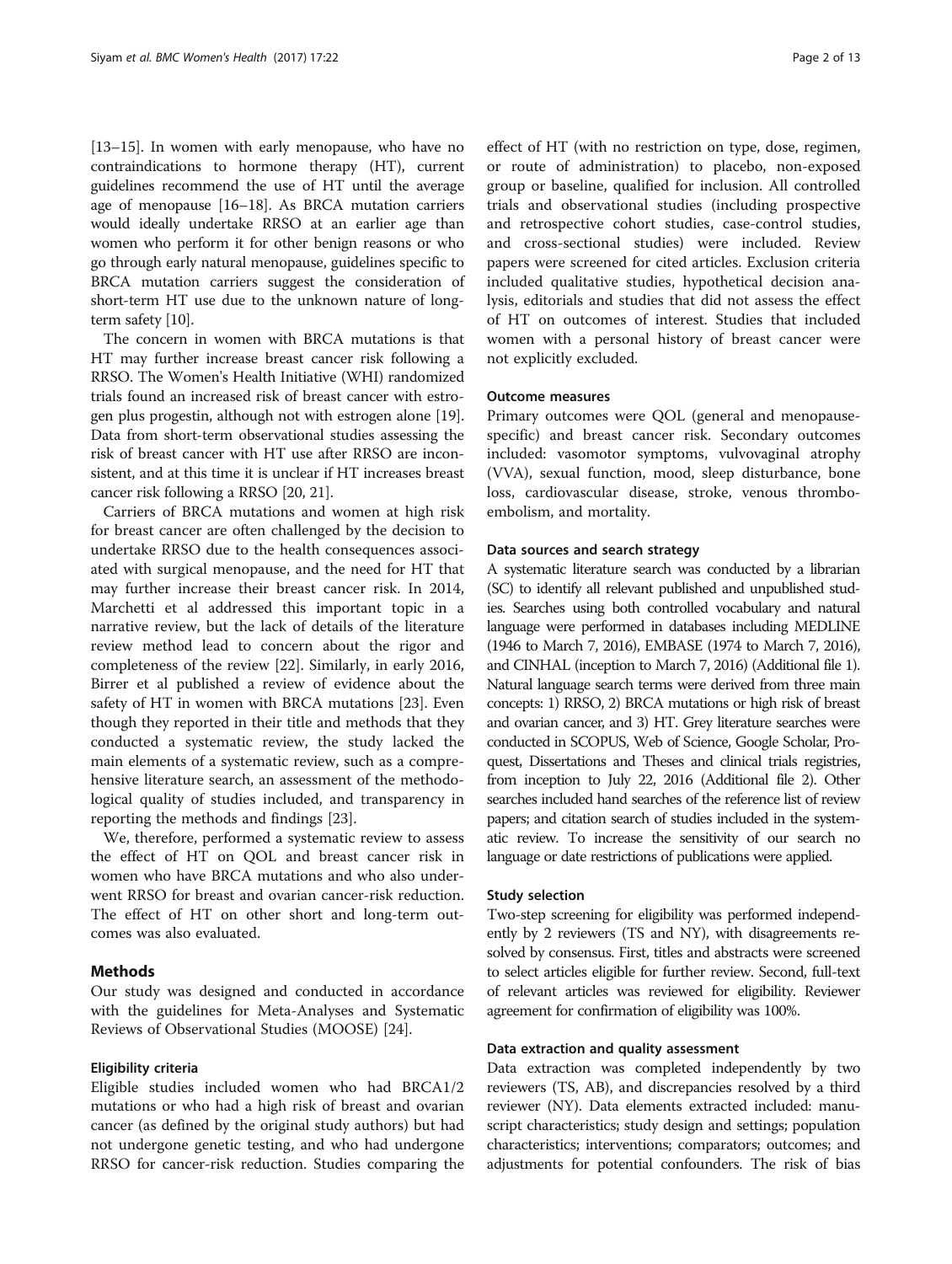assessment was conducted independently by two reviewers (TS, NY) and discrepancies resolved by consensus. The quality of studies was evaluated using the Jadad scale for RCTs, [\[25\]](#page-11-0) and relevant versions of the Newcastle-Ottawa scale (NOS) for observational studies [[26](#page-11-0)]. Cut off scores of ≥ 4 for Jadad scale and ≥7 for NOS were used to distinguish study quality [\[27](#page-11-0)]. Quality assessment scores were used to inform sensitivity analyses to evaluate its effect on pooled measure(s) of effect. Corresponding authors were contacted when data on outcomes were not available.

#### Data synthesis

Outcome data were synthesized by tabulating together all studies reported on specific outcomes. For each study, the outcomes reported were grouped by HT users versus nonusers, with mean differences or measures of association as relevant. Descriptive analysis was used for each outcome.

When sufficient homogeneity was demonstrated, outcome data were pooled quantitatively via a meta-analysis (as only two or three papers could be pooled for each outcome variable the details of the meta-analysis can be found in Additional file [3\)](#page-10-0).

#### Results

Our search identified 1,059 records of which 51 full-text articles were retrieved and assessed for eligibility, and 13 were included (Fig. 1.) The most common reasons for exclusion are listed in Fig. 1. Additional file [4](#page-10-0) lists all 51 studies reviewed for eligibility and the reason for exclusion whenever this may apply.

#### Study characteristics

Table [1](#page-3-0) lists the main characteristics of the studies and their methodological quality. No RCTs were identified. The mean age of women across studies was 49.87 years (range 33-83), however, 6 studies did not report the participants' age [[21, 28](#page-11-0)–[32\]](#page-11-0). The mean age at RRSO surgery was 45.54 years (range 24-80). Studies included both BRCA1 and 2 carriers, except for 2, which included only BRCA1 carriers [[21, 31\]](#page-11-0). In addition to BRCA mutation carriers, 6 studies included women who had high risk of breast and ovarian cancer with no confirmed genetic diagnosis [[29](#page-11-0), [32](#page-11-0)–[36\]](#page-11-0). Other variables, such as time since RRSO, body mass index (BMI), smoking status, history of breast cancer and hysterectomy were reported in some but not all studies. No studies included women with personal history of breast cancer. Intervention characteristics are listed in Table [2](#page-4-0).

#### Synthesis of results

The outcomes reported for individual studies are shown in Table [3.](#page-5-0)



#### Quality of life

Six studies assessed the effect of HT on menopause-specific QOL [\[29](#page-11-0), [32](#page-11-0)–[34, 37](#page-11-0), [38\]](#page-11-0). Tools of QOL assessment varied and included Functional Assessment of Cancer Therapy-Endocrine Score (FACT-ES) [[33, 34](#page-11-0)]; Menopause Symptoms List (MSL) [\[37](#page-11-0)], Menopause-Specific Quality of Life-Intervention tool (MENQOL-I), [\[32](#page-11-0), [38](#page-11-0)] and Menopause Rating Scale (MRS) [[29](#page-11-0)]. Where reported, the mean age of women was 46 years or older in these studies [\[33, 34](#page-11-0), [37, 38\]](#page-11-0). Studies differed with respect to the menopausal status at the time of RRSO surgery: 4 included pre and postmenopausal women, [[29](#page-11-0), [32, 37, 38](#page-11-0)] 2 included only pre-menopausal women [\[33, 34](#page-11-0)]. In one study including both pre and postmenopausal women, QOL was analyzed in the pre-menopausal group only [[38](#page-11-0)]. Of the 6 studies evaluating QOL, 3 studies showed improvement in QOL, [\[32, 34, 38](#page-11-0)] and 3 showed no change [\[29, 33, 37\]](#page-11-0). One study evaluated the effect of HT on general QOL using the Short-form Health Survey (SF-36) [\[32](#page-11-0)]. The use of systemic HT improved only the pain domain of the SF-36 survey but none of the other domains.

#### Breast cancer

Four studies looked at breast cancer risk with HT use [[20, 21](#page-11-0), [28, 31\]](#page-11-0). One study was an update of a previous analysis done by Eisen et al [[21, 31\]](#page-11-0). All 4 studies included women, with confirmed BRCA mutations, of comparable mean age at the time of RRSO surgery and with no personal history of breast cancer. Two studies included BRCA1 and 2 mutations, with BRCA1 carriers,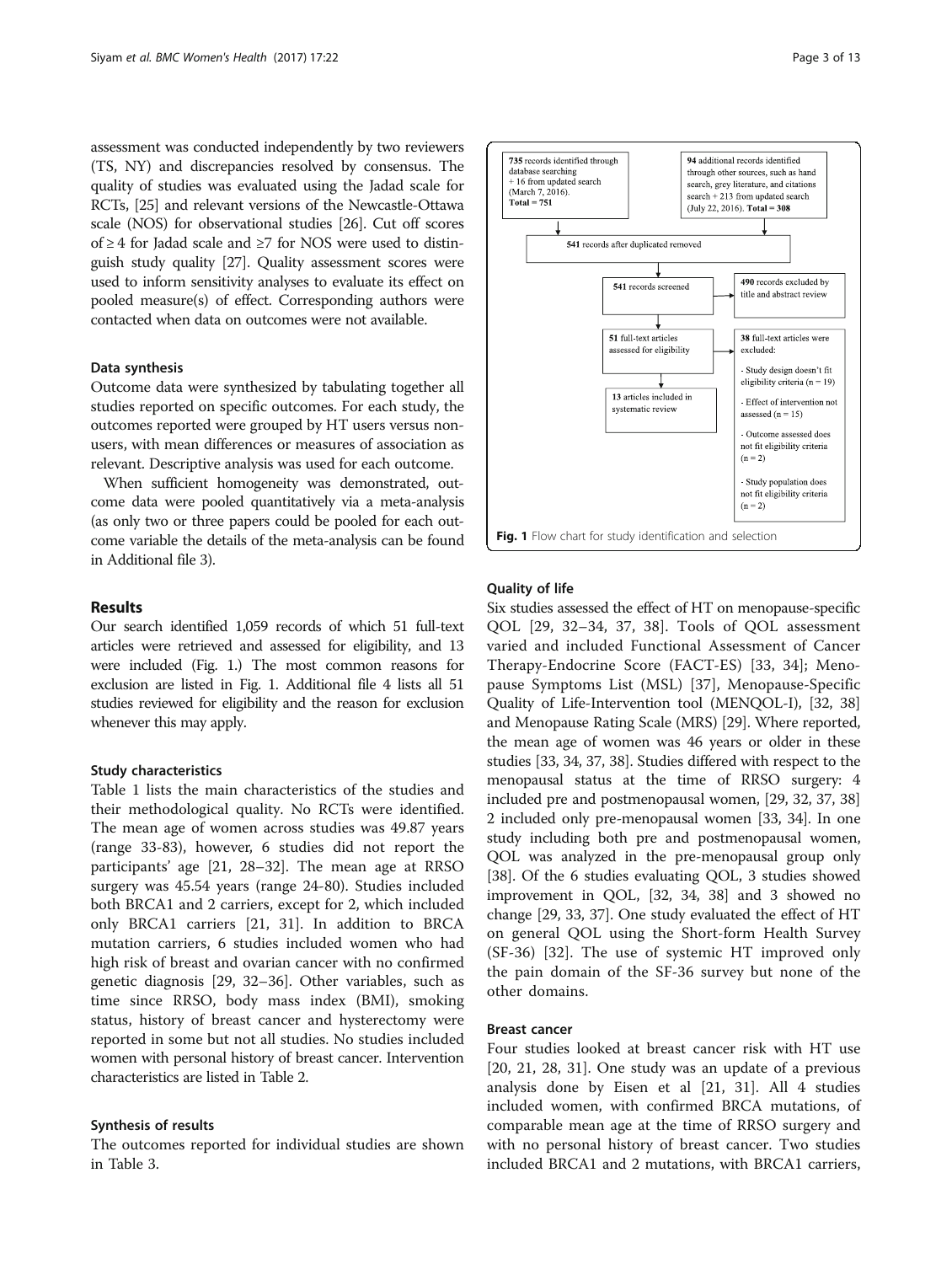| First author, year<br>of publication | Study design                                                                                                                                            | Sample<br>size | Sample size<br>for RRSO | Age at time of study <sup>a</sup> ,<br>mean (range/SD) <sup>b</sup> | BRCA status (%)                      | at time of RRSO (%)<br>Menopause status                                                                                                         | Age at RRSO surgery,<br>mean(range/SD) <sup>b</sup> | Comparator                        | Quality<br>rating |
|--------------------------------------|---------------------------------------------------------------------------------------------------------------------------------------------------------|----------------|-------------------------|---------------------------------------------------------------------|--------------------------------------|-------------------------------------------------------------------------------------------------------------------------------------------------|-----------------------------------------------------|-----------------------------------|-------------------|
| Challberg, 2011 [33]                 | Cross-sectional<br>survey design                                                                                                                        | 212            | 212                     | 50(36-77)                                                           | BRCA1 & BRCA2<br>(58%)               | Premenopausal (100%)                                                                                                                            | 41.20 (24-48)                                       | Von-exposed and<br>previous users | $_{\text{Low}}$   |
| Chapman, 2011 [37]                   | Cross-sectional<br>survey design                                                                                                                        | 51             | 51                      | 49 (36-54)                                                          | ∞<br>BRCA1 (63%)<br>3RCA2 (37%)      | & Postmenopausal (53%)<br>Premenopausal (47%)                                                                                                   | 46 (31-68)                                          | Non-exposed                       | $\geq$            |
| Eisen, 2008 [21]                     | Matched case<br>control study                                                                                                                           | 472            | 36                      | $\frac{5}{2}$                                                       | BRCA1 (100%)                         | Premenopausal (100%)                                                                                                                            | 42.45 $(28 - 52)^c$                                 | Control (no<br>outcome)           | High              |
| Finch, 2011 [38]                     | cohort study<br>Prospective                                                                                                                             | $\frac{4}{11}$ | $\overline{4}$          | 53(42-74)                                                           | ∞<br>BRCA1 (51%)<br>BRCA2 (49%)      | Premenopausal (66%) &<br>Postmenopausal (34%)                                                                                                   | 47.50 (35-69)                                       | Non-exposed,<br>baseline          | $\geq$            |
| Gabriel, 2008 [28]                   | Retrospective<br>cohort study                                                                                                                           | 73             | 73                      | $\frac{5}{2}$                                                       | ∞<br>BRCA1 (64%)<br>BRCA2 (38%)      | Premenopausal (NS) &<br>Postmenopausal (NS)                                                                                                     | 42 (29.5-59.2)                                      | Non-exposed                       | $\geq$            |
| Garcia, 2015 [30]                    | Retrospective<br>chart review                                                                                                                           | 225            | 225                     | $\frac{5}{2}$                                                       | BRCA1 & 2<br>(100%)                  | Premenopausal (NS) &<br>Postmenopausal (NS)                                                                                                     | 50 (31-80)                                          | Non-exposed                       | $\leq$            |
| Heiniger, 2014 [29]                  | Matched prospective<br>cohort design                                                                                                                    | 233            | 38                      | $\frac{5}{2}$                                                       | $\sim$<br>BRCA1&<br>(16.7%)          | Premenopausal (NS) &<br>Postmenopausal (NS)                                                                                                     | $\frac{6}{2}$                                       | Von-exposed and<br>previous users | $\sim$            |
| Johansen, 2016 [36]                  | Retrospective<br>cohort study                                                                                                                           | 1522           | 294                     | 54(33-83)                                                           | p <sub>SQ</sub>                      | Premenopausal (NS) &<br>Postmenopausal (NS)                                                                                                     | 48(31-76)                                           | Non-exposed                       | $\leq$            |
| Kotsopoulos, 2016 [31]               | Matched case<br>control study                                                                                                                           | 864            | 210                     | $\frac{5}{2}$                                                       | BRCA 1 (100%)                        | Premenopausal (NS) &<br>Postmenopausal (NS)                                                                                                     | 42.75(28-53) <sup>c</sup>                           | Control (no<br>outcome)           | $\leq$            |
| Madalinska, 2006 [34]                | Cross-sectional<br>survey design                                                                                                                        | 450            | 450                     | $46 \pm 6$ (range 34-59)                                            | $\sim$<br>BRCA1&<br>(48%)            | Premenopausal (100%)                                                                                                                            | $43 \pm 6$                                          | Non-exposed                       | High              |
| Michelsen, 2009 [35]                 | Cross-sectional<br>survey design                                                                                                                        | 1956           | 326                     | 54.4(8.9)                                                           | $\sim$<br>∞<br>BRCA1<br>(20%)        | Premenopausal (NS) &<br>Postmenopausal (NS)                                                                                                     | $48 \pm 7.8$                                        | Non-exposed                       | High              |
| Rebbeck, 2005 [20]                   | cohort study<br>Prospective                                                                                                                             | 462            | 55                      | 42.7(37-78)                                                         | ∞<br>BRCA1 (70%)<br>BRCA2 (30%)      | Premenopausal (NS) &<br>Postmenopausal (NS)                                                                                                     | $\frac{5}{2}$                                       | Non-exposed                       | High              |
| Tucker, 2016 [32]                    | Cross-sectional<br>survey design                                                                                                                        | 119            | $\circ$                 | $\frac{5}{2}$                                                       | BRCA1 (8.40%) &<br>(11.70%)<br>BRCA2 | Premenopausal (43%) &<br>Postmenopausal (57%)                                                                                                   | 50(33-69)                                           | Non-exposed                       | $\geq$            |
|                                      | <sup>9</sup> for RRSO cohort only; <sup>b</sup> based on the measure of variance reported<br>NS Not specified, RRSO Risk-reducing salpingo-oophorectomy |                |                         |                                                                     |                                      | in the primary study; 'average age at surgery among cases and controls; 'BRCA status is captured in the questionnaire but not reported in paper |                                                     |                                   |                   |

<span id="page-3-0"></span>Siyam et al. BMC Women's Health (2017) 17:22 extending the state of the Page 4 of 13

Table 1 Study characteristics

Table 1 Study characteristics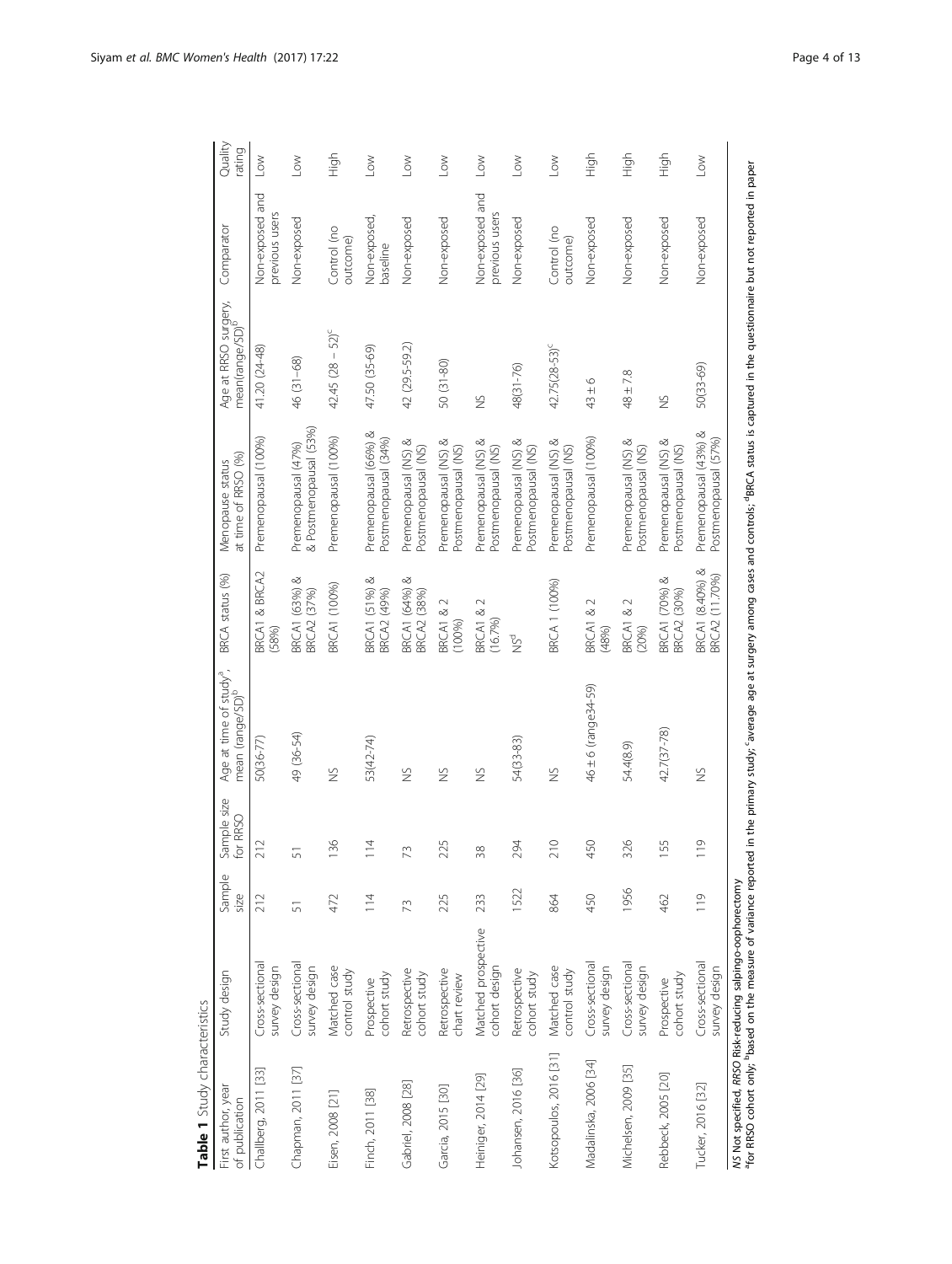| First author     | Type of HT           | Dose of HT    | Route of HT                                                      | Duration of HT <sup>a</sup> -mean<br>(range/SD) <sup>b</sup> |
|------------------|----------------------|---------------|------------------------------------------------------------------|--------------------------------------------------------------|
| Challberg [33]   | ET, EPT and tibolone | <b>NS</b>     | <b>NS</b>                                                        | $3.4(0.1-19)$                                                |
| Chapman [37]     | <b>NS</b>            | <b>NS</b>     | <b>NS</b>                                                        | $6(0.75-9)$                                                  |
| Eisen [21]       | ET and EPT           | <b>NS</b>     | <b>NS</b>                                                        | $3.85^{\circ}$ (NS)                                          |
| Finch [38]       | ET and EPT           | <b>NS</b>     | <b>NS</b>                                                        | <b>NS</b>                                                    |
| Gabriel [28]     | ET and EPT           | <b>NS</b>     | <b>NS</b>                                                        | $2.79 \pm 3.22$                                              |
| Garcia [30]      | <b>NS</b>            | <b>NS</b>     | Systemic HT (60%)                                                | <b>NS</b>                                                    |
| Heiniger [29]    | <b>NS</b>            | <b>NS</b>     | <b>NS</b>                                                        | <b>NS</b>                                                    |
| Johansen [36]    | ET, EPT and tibolone | <b>NS</b>     | Systemic HT (39.28%) & local/vaginal HT (6.54%)                  | <b>NS</b>                                                    |
| Kotsopoulos [31] | ET and EPT           | <b>NS</b>     | <b>NS</b>                                                        | $4.35(0.05-25)^{c}$                                          |
| Madalinska [34]  | EPT and tibolone     | NS (standard) | Systemic HT (Oral/transdermal)                                   | $3 \pm 2.3$                                                  |
| Michelsen [35]   | NS.                  | <b>NS</b>     | Systemic (Oral/transdermal)                                      | <b>NS</b>                                                    |
| Rebbeck [20]     | ET and EPT           | <b>NS</b>     | <b>NS</b>                                                        | <b>NS</b>                                                    |
| Tucker [32]      | ET                   | <b>NS</b>     | Systemic HT (20% - oral and transdermal) & local/vaginal HT (8%) | NS.                                                          |

<span id="page-4-0"></span>Table 2 Intervention characteristics

HT hormone therapy, ET estrogen therapy, EPT estrogen-progestogen therapy, NS not specified

in years; <sup>b</sup>based on the measure of variance reported in the primary study; <sup>c</sup>average duration of use among cases and controls

represented  $\geq 60\%$  in both [[20, 28](#page-11-0)]. The remaining 2 studies included only BRCA1 carriers [[21](#page-11-0), [31\]](#page-11-0). All studies included ET and EPT users. The mean duration of HT use was 3.83 years (range 0.05-25). The mean duration of follow-up for the only prospective study was 2.6 years (range 0.1-19.1) [[20\]](#page-11-0). Breast cancer risk did not change with HT use in any of the 4 studies.

Only 2 studies reported the effect of HT regimen on breast cancer risk [\[20, 28](#page-11-0)]. In Gabriel et al, 3 women on ET developed breast cancer (OR 0.48; 95% CI, 0.1-2.1), with no cases in women on EPT [[28](#page-11-0)]. Rebbeck et al. reported that compared to ET users the risk of breast cancer with EPT was higher but not significant (HR 2.56; 95% CI, 0.08-78.13) [\[20\]](#page-11-0). The effect of HT duration of use on breast cancer was reported in one study [\[31](#page-11-0)]. Compared to never use, breast cancer risk did not change with greater than 3 years of HT use post RRSO.

#### Other outcomes

Vasomotor symptoms Vasomotor symptoms were assessed in 4 studies [[32](#page-11-0)–[34, 38](#page-11-0)]. HT reduced the prevalence and/or severity of hot flashes in all studies.

Sexual function Sexual function was measured in 5 studies as part of the QOL instruments (MENQOL, and FACT-ES), or using the Sexual Activity Questionnaire (SAQ), Female Sexual Function index (FSFI) or Female Sexual Distress Scale – revised (FSDS) [\[29](#page-11-0), [32, 34, 36](#page-11-0), [38\]](#page-11-0). Two studies showed an improvement in sexual function with HT, using the sexual domain of MENQOL (Table [3](#page-5-0)) [[32, 38](#page-11-0)]. The only aspect of sexual activity that consistently improved with

HT use across studies was discomfort/pain [[32, 36](#page-11-0), [38](#page-11-0)]. Other aspects of sexual activity, such as pleasure, habit, satisfaction and libido showed no improvement.

Four studies measured the effect on VVA [\[32](#page-11-0)–[34, 38\]](#page-11-0). In 2 studies, vaginal dryness was included as a component of sexual function: taking HT improved vaginal dryness and lubrication difficulty with intercourse [[32](#page-11-0), [38\]](#page-11-0). Two studies measured the effect of taking HT on VVA, separate from sexual function, and did not find improvement [[33, 34\]](#page-11-0).

#### Prevention of bone loss

Three studies evaluated the effect of HT on bone loss [[30, 33, 37](#page-11-0)]. Two studies included the time frame of DXA screening post-RRSO (6.3 years [[33\]](#page-11-0) and 1.25 years [[30\]](#page-11-0)). HT users had less bone loss compared to nonusers in 2 studies [[33, 37](#page-11-0)].

#### **Discussion**

In our rigorously conducted systematic review, women with BRCA mutations who had RRSO had improvements in overall menopause-specific QOL with the use of HT, as well as reduction in vasomotor symptoms and VVA. The association of HT with breast cancer risk is still unclear due to the lack of long-term quality studies.

QOL after RRSO is an important consideration for women who elect to have RRSO. QOL in this population is comparable with the general population, [\[39, 40](#page-11-0)] though menopause-specific QOL may be compromised [[34, 40](#page-11-0)–[43](#page-12-0)]. Several studies show that HT improves menopause-specific QOL in symptomatic women who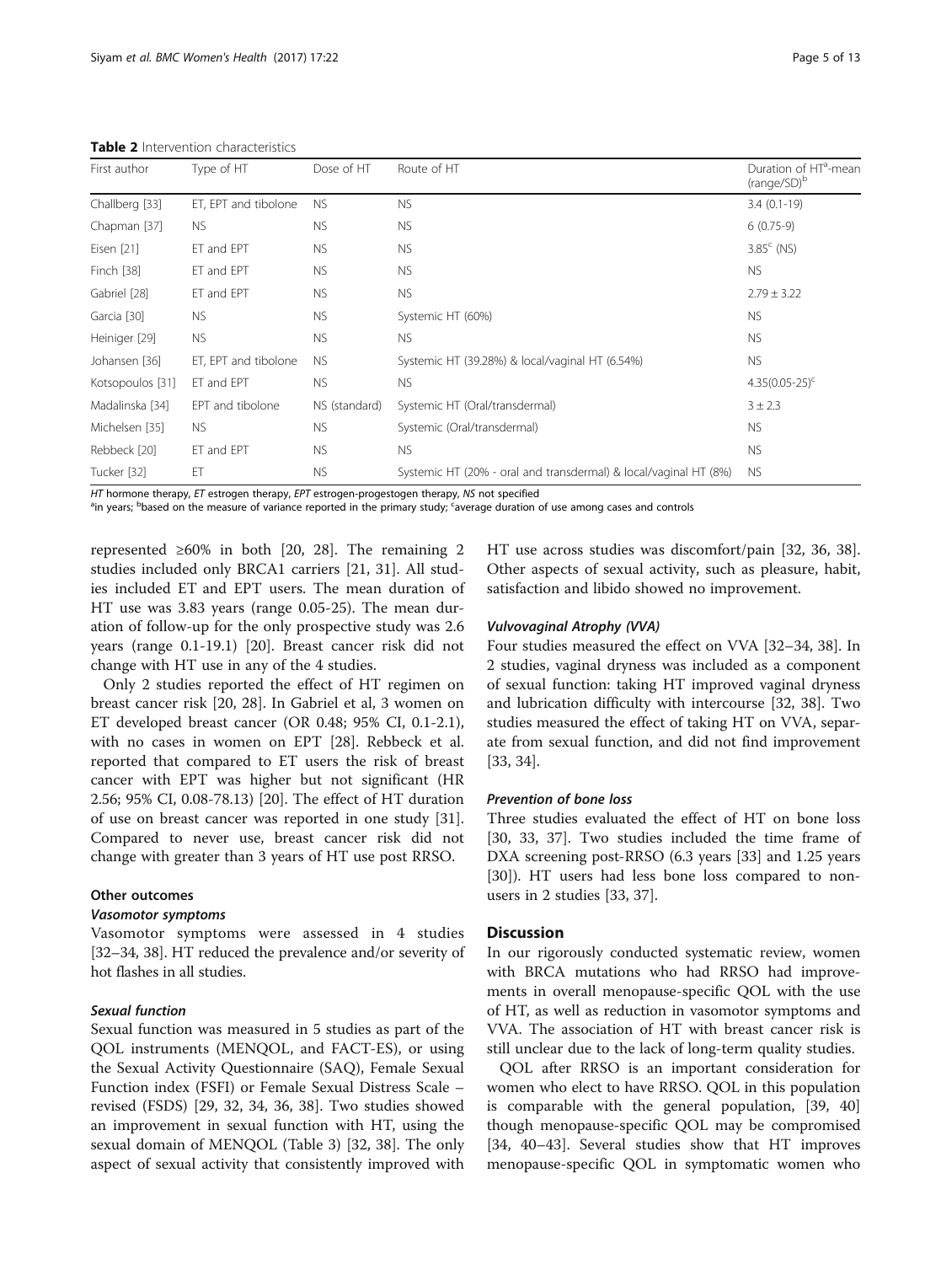<span id="page-5-0"></span>

|                 | Table 3 Outcome data for individual studies: HT users | versus non-users                         |                           |                               |                                                 |                    |                          |
|-----------------|-------------------------------------------------------|------------------------------------------|---------------------------|-------------------------------|-------------------------------------------------|--------------------|--------------------------|
| Outcome         | First author                                          | Tool of assessment                       | analysis<br>$\frac{1}{2}$ | Mean difference <sup>ab</sup> | Measure of association<br>(95% CI) <sup>c</sup> | value<br>$\Delta$  | of follow-up<br>Duration |
| General<br>QOL  | Tucker [32]                                           | $SF-36 - total$                          | 108                       | Systemic $HT = 1.76$          |                                                 | $\lessgtr$<br>0.57 |                          |
|                 |                                                       |                                          | 93                        | $Local HT = 3.3$              |                                                 | 0.86               |                          |
|                 |                                                       | $SF-36 - pain$                           | 108                       | Systemic $HT = 14.64$         |                                                 | $-0.07$            |                          |
|                 |                                                       |                                          | 93                        | $Local HT = 4.85$             |                                                 | 0.75               |                          |
|                 |                                                       | $SF-36 - physical$                       | 108                       | Systemic $HT = 7.15$          |                                                 | 0.38               |                          |
|                 |                                                       |                                          | 93                        | $Local HT = 5.34$             |                                                 | 0.52               |                          |
|                 |                                                       | $SF-36 - emotion$                        | 108                       | Systemic $HT = -0.50$         |                                                 | 0.50               |                          |
|                 |                                                       |                                          | 93                        | $Local HT = -5.5$             |                                                 | 0.27               |                          |
|                 |                                                       | $SF-36 - social$                         | 108                       | Systemic $HT = -3.67$         |                                                 | 0.82               |                          |
|                 |                                                       |                                          | 93                        | $Local HT = 3.66$             |                                                 | 0.92               |                          |
|                 |                                                       | - energy<br>SF-36                        | 108                       | Systemic $HT = 0.6$           |                                                 | 0.42               |                          |
|                 |                                                       |                                          | 93                        | $Local HT = 3.66$             |                                                 | 0.87               |                          |
|                 |                                                       | SF-36 - general health                   | 108                       | Systemic $HT = 4.55$          |                                                 | 0.55               |                          |
|                 |                                                       |                                          | 93                        | $Local HT = 3.37$             |                                                 | 0.96               |                          |
| Menopause       | Challberg [33]                                        | $FACT-ESd - total$                       | $\overline{141}$          | $\overline{3}$ .              |                                                 | $\lessgtr$<br>0.09 |                          |
| specific<br>QOL | Chapman [37]                                          | $MSLe - total$                           | 51                        | $\overline{11}$               |                                                 | $\lessgtr$<br>0.06 |                          |
|                 | Finch [38]                                            | MENQOL Intervention <sup>e</sup> - total | 73                        | $-3.37$ <sup>f</sup>          |                                                 | $-0.01$            | 13.6 months              |
|                 |                                                       | MENQOL - vasomotor                       | 73                        | $-3.4$                        |                                                 | $-0.01$            | $(10.8 - 21.8)$          |
|                 |                                                       | MENQOL - physical                        | 73                        | $-0.38$                       |                                                 | 0.28               |                          |
|                 |                                                       | MENQOL - psychosocial                    | 73                        | $-0.07$                       |                                                 | 0.89               |                          |
|                 |                                                       | MENQOL - sexual                          | 73                        | $-1.22$                       |                                                 | 0.02               |                          |
|                 | Heiniger [29]                                         | $MRS^e$                                  | 38                        | $\frac{5}{2}$                 |                                                 | $>0.05$            | 3 years <sup>9</sup>     |
|                 | Madalinska [34]                                       | $FACT-ESd - total$                       | 164                       | 3.4                           |                                                 | $\lessgtr$<br>0.03 |                          |
|                 | Tucker [32]                                           | MENQOL <sup>e</sup> - total              | 108                       | Systemic $HT = -2.76t$        |                                                 | $-0.07$            |                          |
|                 |                                                       |                                          | $\Im$                     | $Local HT = -2.23f$           |                                                 | $-0.01$            |                          |
|                 |                                                       | MENQOL - vasomotor                       | 108                       | Systemic $HT = -1.08$         |                                                 | 0.02               |                          |
|                 |                                                       |                                          | 93                        | $Local HT = -1.04$            |                                                 | 0.22               |                          |
|                 |                                                       | MENQOL - physical                        | 108                       | Systemic $HT = -0.74$         |                                                 | 0.03               |                          |
|                 |                                                       |                                          | 93                        | $Local HT = -0.54$            |                                                 | 0.38               |                          |
|                 |                                                       | MENQOL - psychosocial                    | 108                       | Systemic $HT = -0.1$          |                                                 | 0.36               |                          |
|                 |                                                       |                                          | 93                        | $Local HT = -0.1$             |                                                 | 0.91               |                          |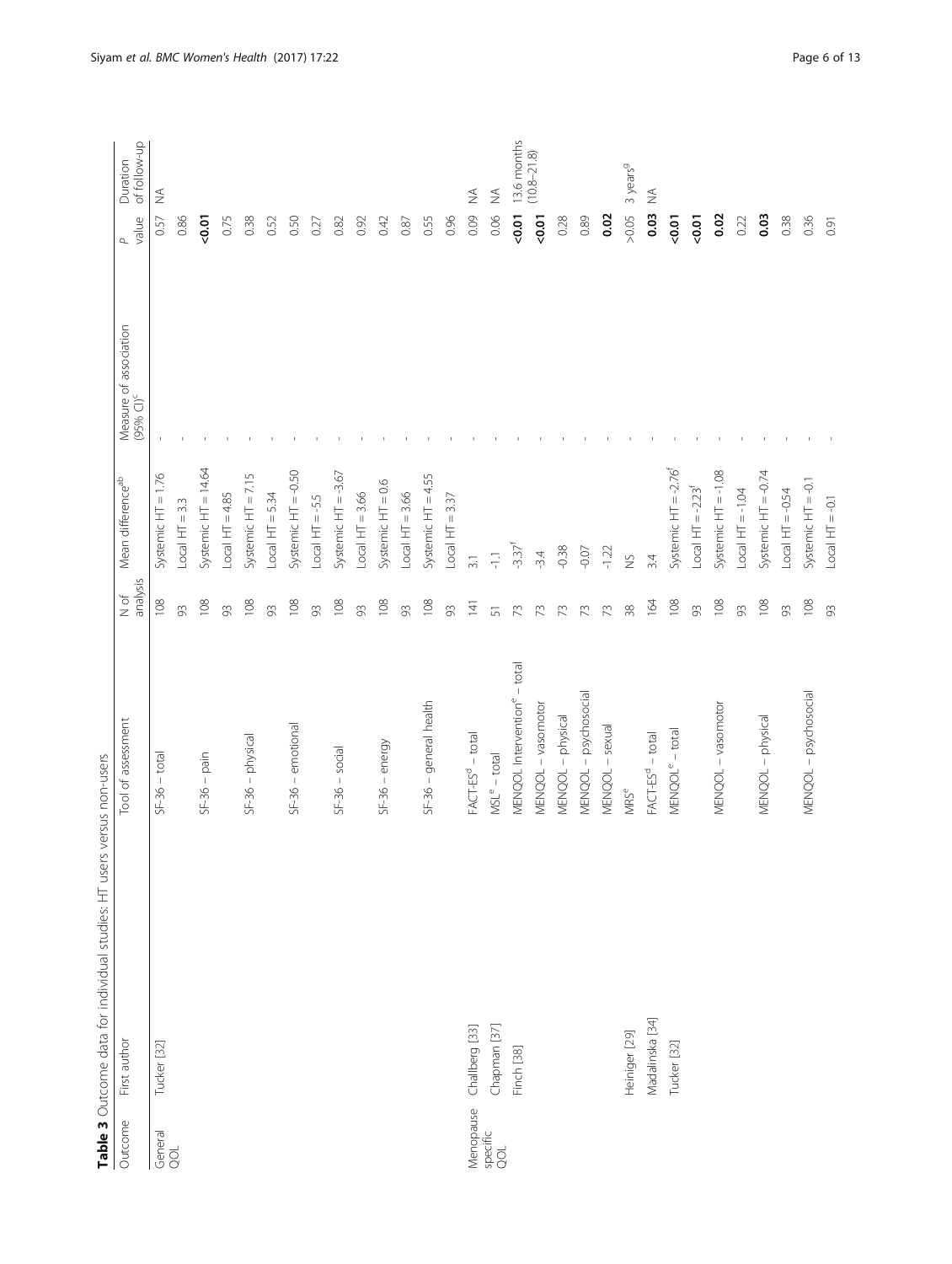|           |                                                     | MENQOL - sexual                 | 108                | Systemic $HT = -0.84$                                  |                                                                                           | 0.03    |                                |
|-----------|-----------------------------------------------------|---------------------------------|--------------------|--------------------------------------------------------|-------------------------------------------------------------------------------------------|---------|--------------------------------|
|           |                                                     |                                 | 93                 | $Local HT = -0.55$                                     |                                                                                           | 0.74    |                                |
| Breast    | Eisen [21]                                          | Self-reported <sup>h</sup>      | 124                |                                                        | $OR = 0.48(0.19 - 1.21)$                                                                  | 0.12    | ₹                              |
| cancer    | Kotsopoulos [31] Same study as Eisen but an updated | Self-reported                   | 210                | $\mathbf{I}$                                           | $OR = 1.06(0.58 - 1.96)$                                                                  | 0.85    | $\lessgtr$                     |
|           | analysis                                            |                                 |                    |                                                        | cancer risk with HT use of <3 years<br>$OR = 1.06(0.52 - 2.18) - Breat$<br>vs. never use  | 0.87    |                                |
|           |                                                     |                                 |                    |                                                        | risk with HT use of >3 years vs. never<br>$OR = 1.06 (0.41 - 2.71) - Breat cancer$<br>use | 0.91    |                                |
|           | Gabriel [28]                                        | Self-reported <sup>h</sup>      | $\odot$            | $\mathbf{I}$                                           | $OR = 0.31(0.09 - 1.04)^f$                                                                | $>0.05$ | $\gtrapprox$                   |
|           |                                                     |                                 |                    |                                                        | $OR = 0.48(0.1 - 2.1)$ - Breast cancer risk<br>with ET only (no cases with EPT)           | >0.05   |                                |
|           | Rebbeck [20]                                        | Medical records, operative      | 155                | r.                                                     | $HR = 3.93(0.51 - 30.50)^{1}$                                                             | $>0.05$ | 2.6 years                      |
|           |                                                     | notes, and pathology<br>reports |                    |                                                        | $HR = 2.56(0.08 - 78.13)$ Breast cancer<br>risk with EPT vs. ET                           | $>0.05$ | $(0.1 - 19.1)$                 |
| Vasomotor | Challberg [33]                                      | FACT-ES <sup>j</sup>            | $\overline{141}$   |                                                        | Hot flashes $OR = 0.55(0.23 - 1.28)^f$                                                    | $>0.05$ | $\lessgtr$                     |
| symptoms  |                                                     |                                 |                    |                                                        | Night sweats $OR = 0.28(0.11 - 0.76)^f$                                                   | 0.05    |                                |
|           | Finch [38]                                          | Self-reported                   | 73                 |                                                        | Hot flashes OR = 0.27(0.09-0.80) <sup>f</sup>                                             | 0.03    | 13.6 months<br>$(10.8 - 21.8)$ |
|           | Madalinska [34]                                     | FACT-ES <sup>j</sup>            | 164                | $\mathbf{I}$                                           | Hot flashes OR = $0.34(0.17 - 0.70)^f$                                                    | $-0.01$ | $\lessgtr$                     |
|           |                                                     |                                 |                    |                                                        | Night sweats $OR = 0.51(0.26 - 1.00)^f$                                                   | 0.04    |                                |
| Sexual    | Finch <sup>k</sup> [38]                             | SAQ <sup>d</sup>                | $\overline{\circ}$ | $Pleaseure = 1.22$                                     |                                                                                           | 0.50    | 13.6 months                    |
| function  |                                                     |                                 |                    | $Discountort = 1.92$                                   |                                                                                           | 0.03    | $(10.8 - 21.8)$                |
|           |                                                     |                                 |                    | $Habit = 0.19$                                         |                                                                                           | 0.10    |                                |
|           | Heiniger [29]                                       | SAQ <sup>d</sup>                | 38                 | NS for all 3 dimensions                                | $\mathsf I$                                                                               | $>0.05$ |                                |
|           | Johansen [36]                                       | SAQ                             | 157                | Pleasure systemic HT<br>(both ET and EPT) = 0.9        | $\mathfrak{t}$                                                                            | >0.05   |                                |
|           |                                                     |                                 | 102                | Pleasure $local HT = -1.5$                             | $\,$ $\,$                                                                                 | $>0.05$ |                                |
|           |                                                     |                                 | 116                | Pleasure systemic ET = 0.8                             |                                                                                           | $>0.05$ |                                |
|           |                                                     |                                 | $\overline{11}$    | Pleasure systemic EPT = 0.5                            |                                                                                           | $>0.05$ |                                |
|           |                                                     |                                 | 112                | Pleasure systemic<br>$t$ ibolone = $1.5$               |                                                                                           | >0.05   |                                |
|           |                                                     |                                 | 157                | Discomfort systemic<br>HT (both ET and<br>$EPT = -1.2$ |                                                                                           | 50.01   |                                |
|           |                                                     |                                 | 102                | Discomfort local $HT = 0.7$                            |                                                                                           | 0.2     |                                |

Table 3 Outcome data for individual studies: HT users versus non-users (Continued) Table 3 Outcome data for individual studies: HT users versus non-users (Continued)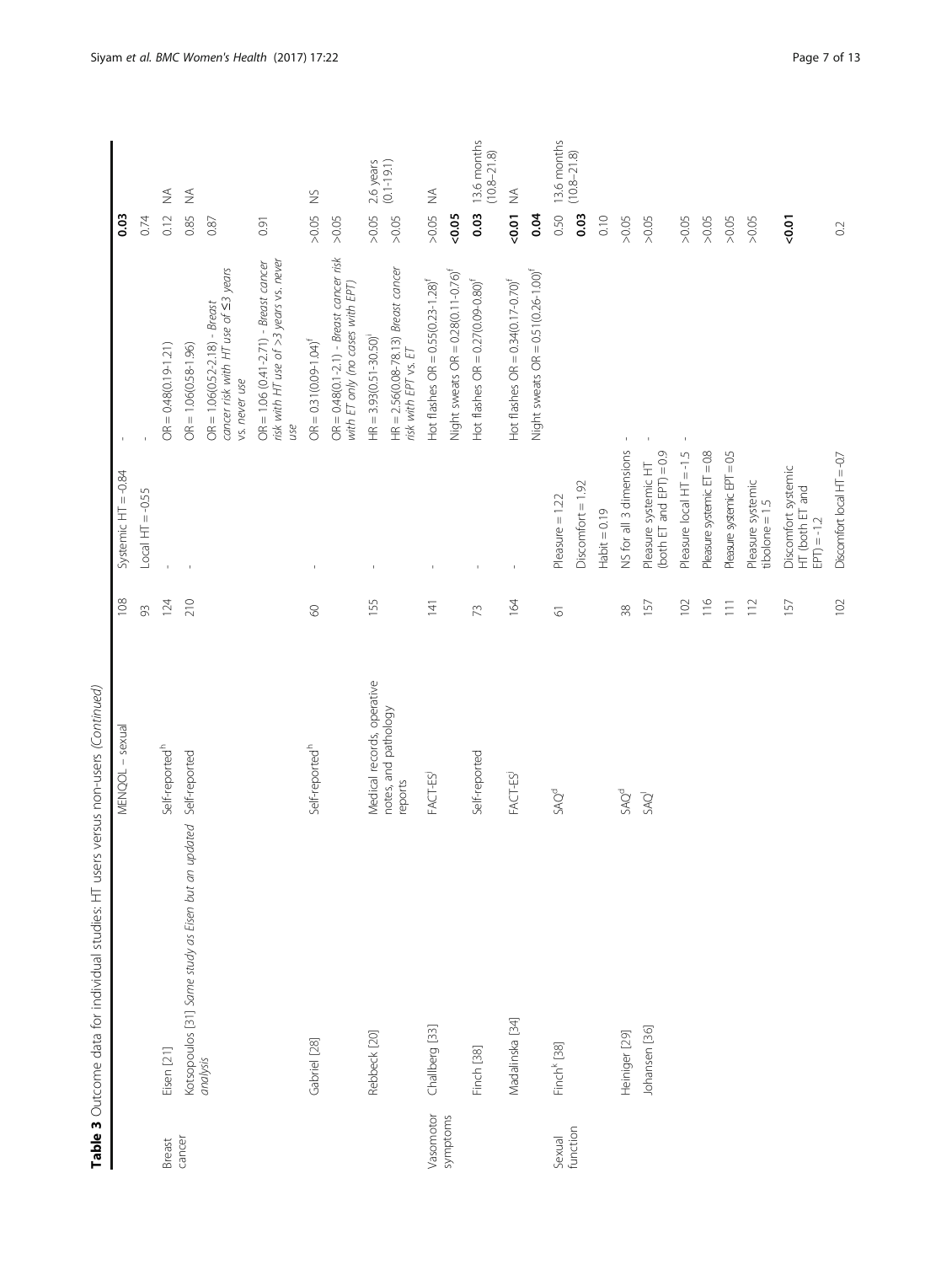|                                    |                                     |                                              | $\lessgtr$             |                  |               | $\lessgtr$                                                             |                                                                   |                                                                      |                                                                     |                  |               |                                                                                          |                                                                                |                                                                                  |                                                                            |                                                                                   |                                                                             |                                                                                                 |                                                                                            |                                                                                 |               |
|------------------------------------|-------------------------------------|----------------------------------------------|------------------------|------------------|---------------|------------------------------------------------------------------------|-------------------------------------------------------------------|----------------------------------------------------------------------|---------------------------------------------------------------------|------------------|---------------|------------------------------------------------------------------------------------------|--------------------------------------------------------------------------------|----------------------------------------------------------------------------------|----------------------------------------------------------------------------|-----------------------------------------------------------------------------------|-----------------------------------------------------------------------------|-------------------------------------------------------------------------------------------------|--------------------------------------------------------------------------------------------|---------------------------------------------------------------------------------|---------------|
| 0.04                               | 0.02                                | 50.07                                        | 0.70                   | 0.17             | 0.45          | 0.14                                                                   | $0.07$                                                            | 0.83                                                                 | 0.25                                                                | 0.63             | 0.09          | 0.04                                                                                     | 0.03                                                                           | $-0.01$                                                                          | 0.05                                                                       | 0.40                                                                              | 0.13                                                                        | 0.25                                                                                            | 0.36                                                                                       | $0.07\,$                                                                        | 0.94          |
|                                    |                                     |                                              |                        |                  |               | OR = $0.40(0.12 - 1.31)$ ; $P = 0.130$ Risk<br>of FSD with systemic HT | $P = 0.043$ Risk of FSD with local HT<br>$OR = 0.22(0.05 - 0.95)$ | $OR = 0.77(0.23 - 2.52)$ $P = 0.66$ Risk<br>of HSDD with systemic HT | OR = $0.29(0.07 - 1.28)$ ; $P = 0.10$ Risk<br>of HSDD with local HT |                  |               | lubrication difficulty with systemic HT<br>OR = $0.38(0.12 - 1.19)$ ; $P = 0.10$ Risk of | OR = 0.29(0.05-1.53); P = 0.14 Risk of<br>lubrication difficulty with local HT | $P = 0.03$ Risk of dyspareunia with<br>$OR = 0.16(0.03 - 0.81)$ ;<br>systemic HT | OR = $0.99(0.22 - 4.47)$ ; $P = 0.99$ Risk<br>of dyspareunia with local HT | of orgasm difficulty with systemic HT<br>OR = $0.35(0.10-1.21)$ ; $P = 0.10$ Risk | $OR = 0.57(0.10-3.15); P = 0.52$ Risk<br>of orgasm difficulty with local HT | $OR = 0.36(0.11 - 1.14); P = 0.08$ Risk<br>of dissatisfaction with sex life with<br>systemic HT | dissatisfaction of sex life with local HT<br>OR = $0.88(0.19 - 4.06)$ ; $P = 0.87$ Risk of | $OR = 0.36(0.16-1.13)$ ; $P = 0.08$ Risk<br>of sexual distress with systemic HT |               |
| Discomfort systemic<br>$ET = -1.1$ | Discomfort systemic<br>$EPT = -1.2$ | Discomfort systemic<br>$tibo$ lone = $-1.39$ | $Pleaseure = 0.4$      | $Discount = 0.4$ | $Habit = 0.1$ | Systemic HT 5.36                                                       | Local HT 7.61                                                     | Systemic HT 0.09                                                     | Local HT 0.52                                                       | Systemic HT 0.57 | Local HT 1.35 | Systemic HT 1.39                                                                         | Local HT 1.84                                                                  | Systemic HT 1.97                                                                 | Local HT 1.55                                                              | Systemic HT 0.71                                                                  | Local HT 1.47                                                               | Systemic HT 0.62                                                                                | Local HT 0.86                                                                              | Systemic HT-4.07                                                                | Local HT-2.34 |
| 116                                | $\overline{111}$                    | 112                                          | 164                    |                  |               | 108                                                                    | 93                                                                | 108                                                                  | 93                                                                  | 108              | 93            | 108                                                                                      | $\Im$                                                                          | 108                                                                              | 93                                                                         | 108                                                                               | 93                                                                          | 108                                                                                             | 93                                                                                         | 108                                                                             | 93            |
|                                    |                                     |                                              | <b>SAQ<sup>d</sup></b> |                  |               | FSFI <sup>dm</sup> - total                                             |                                                                   | - desire <sup>n</sup><br>FSFI                                        |                                                                     | FSFI - arousal   |               | FSFI - lubrication <sup>o</sup>                                                          |                                                                                | $FSFI - paino$                                                                   |                                                                            | $-$ orgasm $^{\circ}$<br>ESFI.                                                    |                                                                             | $FSFI - satisfactoro$                                                                           |                                                                                            | FSDS-R <sup>p</sup>                                                             |               |
|                                    |                                     |                                              | Madalinska [34]        |                  |               | Tucker [32]                                                            |                                                                   |                                                                      |                                                                     |                  |               |                                                                                          |                                                                                |                                                                                  |                                                                            |                                                                                   |                                                                             |                                                                                                 |                                                                                            |                                                                                 |               |

Table 3 Outcome data for individual studies: HT users versus non-users (Continued) Table 3 Outcome data for individual studies: HT users versus non-users (Continued)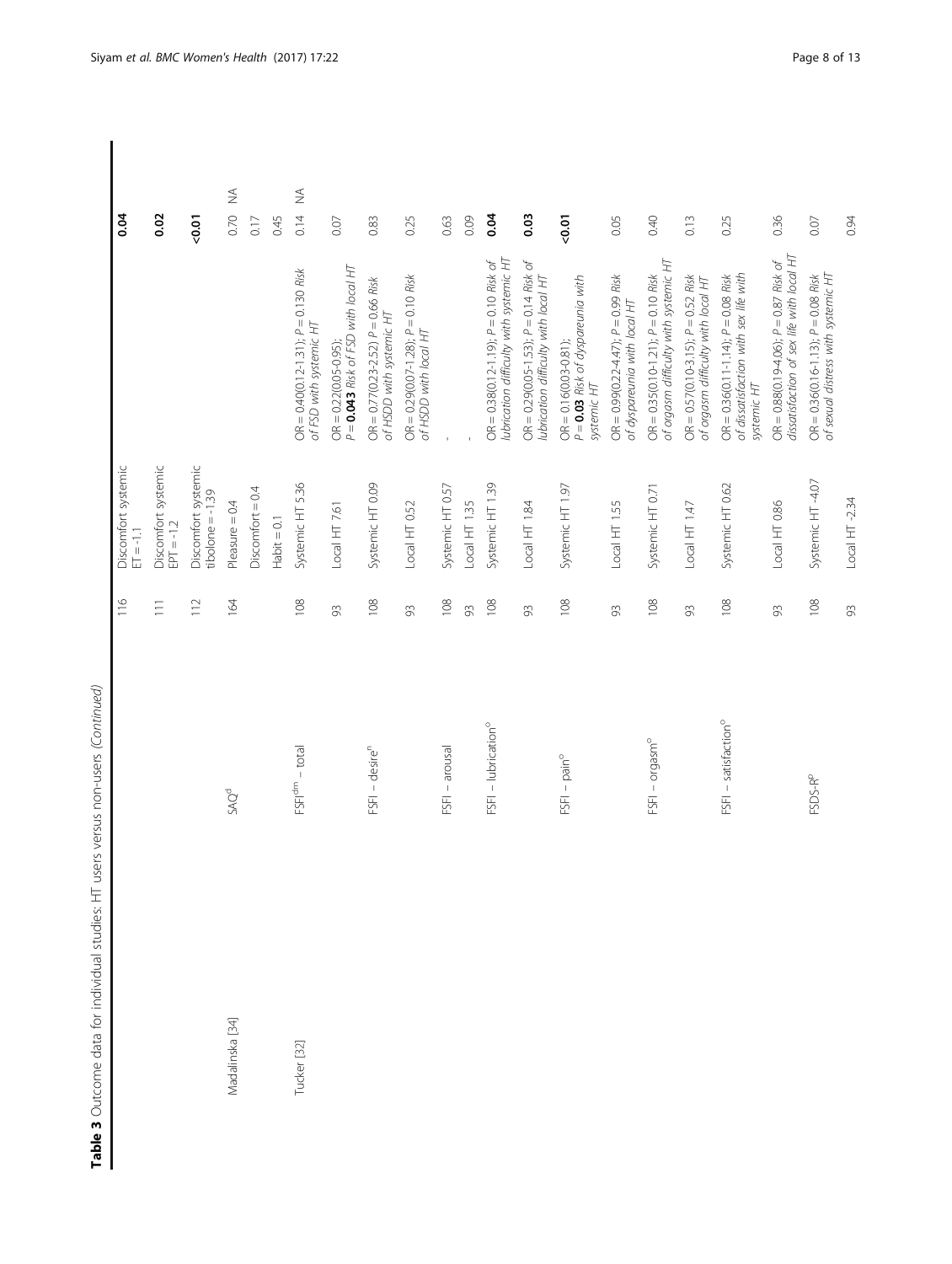|                         |                                                                        |                                                                                                                                                         |                  |                       | $OR = 1.28(0.30 - 5.41); P = 0.74 Risk$<br>of sexual distress with local HT              |         |                                     |
|-------------------------|------------------------------------------------------------------------|---------------------------------------------------------------------------------------------------------------------------------------------------------|------------------|-----------------------|------------------------------------------------------------------------------------------|---------|-------------------------------------|
| Loss of                 | Challberg [33]                                                         | FACT-ES <sup>J</sup>                                                                                                                                    | 141              |                       | $OR = 0.68(0.34 - 1.37)^T$                                                               | $>0.05$ | $\frac{1}{2}$                       |
| interest in<br>sex      | Madalinska [34]                                                        | FACT-ES <sup>1</sup>                                                                                                                                    | 164              |                       | $OR = 0.66(0.30 - 1.47)^T$                                                               | 0.35    | ₹                                   |
| Vaginal                 | Challberg [33]                                                         | FACT-ES <sup>I</sup>                                                                                                                                    | $\overline{141}$ |                       | $OR = 0.48(0.20 - 1.16)$                                                                 | $>0.05$ | ⋚                                   |
| dryness                 | Finch [38]                                                             | MENQOL Intervention <sup>e</sup>                                                                                                                        | 73               | $-1.22$               |                                                                                          |         | 0.02 13.6 months<br>$(10.8 - 21.8)$ |
|                         | Madalinska [34]                                                        | FACT-ES <sup>1</sup>                                                                                                                                    | 164              |                       | $OR = 0.47(0.21 - 1.07)^T$                                                               | >0.05   | ≸                                   |
|                         | Tucker <sup>24</sup>                                                   | MENQOL - sexual                                                                                                                                         | $\frac{8}{2}$    | Systemic $HT = -0.84$ |                                                                                          | 0.03    |                                     |
|                         |                                                                        |                                                                                                                                                         | 93               | $Local HT = -0.55$    |                                                                                          | 0.74    |                                     |
|                         |                                                                        | FSFI - lubrication <sup>o</sup>                                                                                                                         | 108              | Systemic HT 1.39      | lubrication difficulty with systemic HT<br>$OR = 0.38(0.12 - 1.19)$ ; $P = 0.10$ Risk of | 0.04    |                                     |
| prevention<br>Bone loss | Challberg[33]                                                          |                                                                                                                                                         | 93               | Local HT 1.84         | $OR = 0.29(0.05 - 1.53); P = 0.14$ Risk of<br>lubrication difficulty with local HT       | 0.03    | ≸                                   |
|                         | Chapman [37]                                                           | DXA scan                                                                                                                                                | _<br>ო           |                       | $OR = 0.41(0.07 - 2.41)f$                                                                | >0.05   | ⋚                                   |
|                         | Garcia [30]                                                            | DXA scan                                                                                                                                                | 198              |                       | $OR = 0.84(0.26 - 2.74)$                                                                 | >0.05   | ⋚                                   |
| ular disease            | Cardiovasc- Michelsen [35]                                             | blood samples and self-administered<br>Physical measurements,<br>questionnaire                                                                          | 326              |                       | $\frac{5}{2}$                                                                            | $>0.05$ | $\frac{1}{2}$                       |
|                         | Bold values indicate statistical significance; CI confidence interval, | QOL Quality of life, SF-36 FACT-ES 18 item functional assessment of cancer therapy-endocrine score, MA Not applicable (due to cross-sectional nature of |                  |                       |                                                                                          |         |                                     |

Table 3 Outcome data for individual studies: HT users versus non-users (Continued)

Table 3 Outcome data for individual studies: HT users versus non-users (Continued)

data), MSL menopause symptoms list, MENQOL menopause-specific quality of life, MRS Menopause rating scale, SAQ Sexual activity questionnaire, FSFI Female Sexual Function index, FSD Female sexual dysfunction, unction index, FSD Female sexual dysfunction, Sexua FSFI Female 1 Sexual activity questionnaire, quality of life, MRS Menopause rating scale, SAQ FSDS-R Female sexual distress scale-revised, HSDD Hypoactive sexual desire disorder FSDS-R Female sexual distress scale- revised, HSDD Hypoactive sexual desire disorder data), MSL menopause symptoms list, MENQOL menopause-specific | 2

reported in study, values were imputed from Madalinska et al. for meta-analysis[59]; <sup>l</sup>a higher pleasure score indicates high pleasure and a higher discomfort score indicates higher discomfort; "FSFI- total score is dicho reported in study, values were imputed from Madalinska et al. for meta-analysis[\[59](#page-12-0)]; a higher score indicates high pleasure and a higher discomfort score indicates higher discomfort; "FSFI- total score is dichotomized effect not reported in primary study but calculated from reported data(unadjusted); <sup>9</sup> menopausal symptoms and sexual activity were measured only once in the follow-up interview, no baseline assessment for these diagnosis confirmed through medical records and pathology reports; authors contacted for measure of effect and 95% Cl as not reported in published paper; individual symptoms of the FACT-ES effect not reported in primary study but calculated from reported data(unadjusted); <sup>9</sup> menopausal symptoms and sexual activity were measured only once in the follow-up interview, no baseline assessment for these variables were performed; hdiagnosis confirmed through medical records and pathology reports; iauthors contacted for measure of effect and 95% CI as not reported in published paper; jindividual symptoms of the FACT-ES mean score of users minus the mean score of non-users, continuous outcome; calscrete outcome; <sup>d</sup>higher score indicates improvement of symptoms; "higher score indicates worsening of symptoms; <sup>f</sup>measures of mean score of users minus the mean score of non-users; <sup>b</sup>continuous outcome; <sup>c</sup>discrete outcome; <sup>e</sup>higher score inmprome; fmigher score indicates worsening of symptoms; fmeasures of to identify risk of FSD with those scoring ≤2655 considered likely to have FSD; "FSFI-desire sub-score is dichotomized to identify the risk of HSDD with those scoring ≤3 having a high likelihood of HSDD; °dichotomization to identify risk of FSD with those scoring ≤26.55 considered likely to have FSD; "FSFI-desire sub-score is dichotomized to identify the risk of HSDD with those scoring ≤5 having a high likelihood of HSDD; <sup>o</sup>dichotomizati scale were dichotomized (symptom present was considered to be a response in either of the two highest categories, "very much" and "quite a bit"); "standard deviation for sexual activity questionnaire domains was not scale were dichotomized (symptom present was considered to be a response in either of the two highest categories, "very much" and "quite a bit"); kstandard deviation for sexual activity questionnaire domains was not criterion of these sub-scores was not reported in the primary study; <sup>p</sup>a cutoff score of 211 on the FSDS-R was used to indicate high levels of sexual distress criterion of these sub-scores was not reported in the primary study; pa cutoff score of ≥11 on the FSDS-R was used to indicate high levels of sexual distress variables were performed;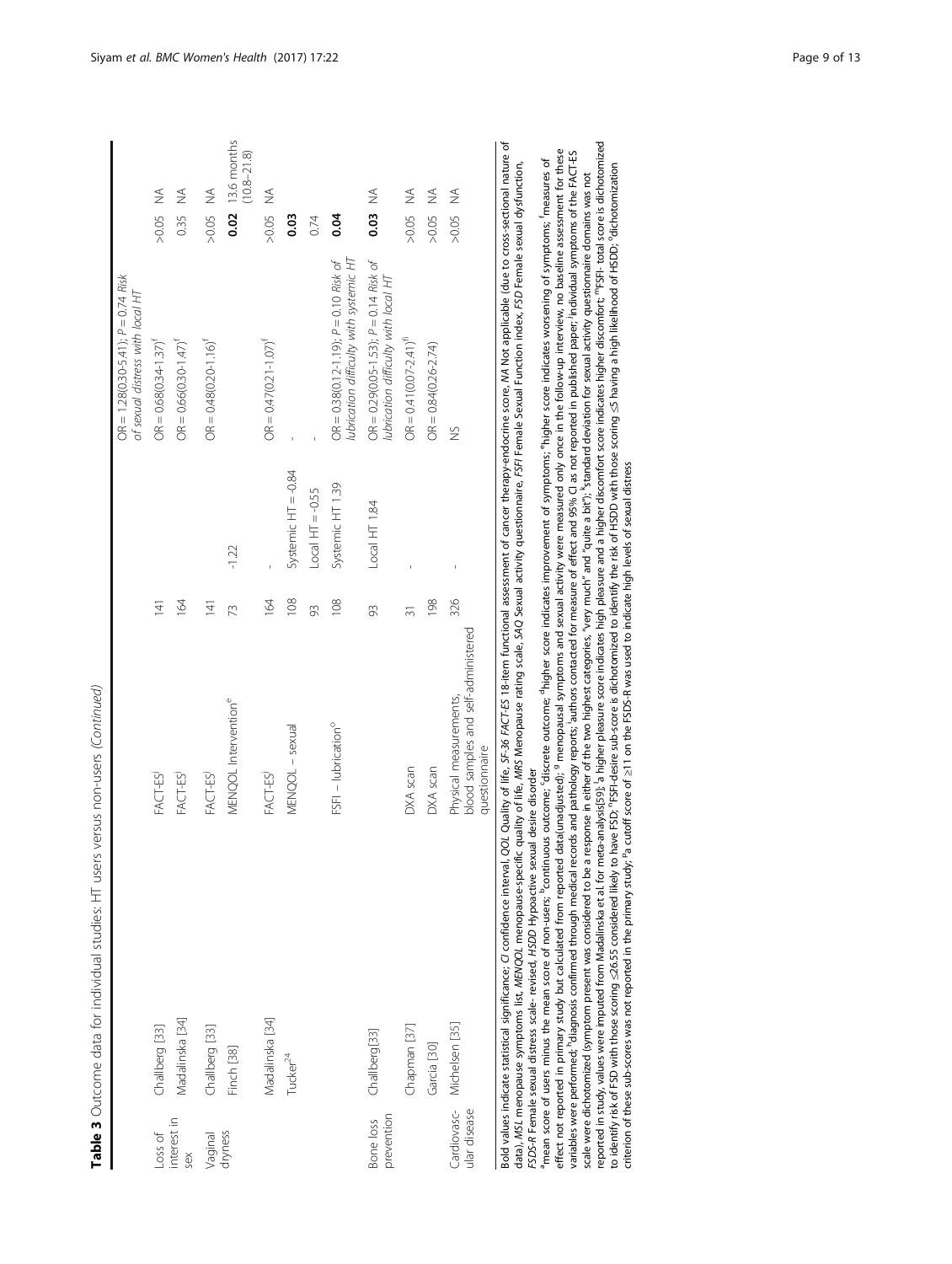have gone through natural or surgical menopause [[44](#page-12-0)–[46\]](#page-12-0). Our cumulative results are consistent with these findings, as HT improved menopause-specific QOL following RRSO. Although 3 of the studies that assessed QOL showed no change with HT use, findings from these studies were more prone to bias due to confounding than studies that showed improvement in QOL [[29, 33, 37\]](#page-11-0).

The risk of breast cancer is the greatest concern women in the general population have when considering HT [[47, 48](#page-12-0)]. This fear stems from the results of the WHI, which showed an increased risk of breast cancer in women on EPT for 5 or more years [\[19,](#page-11-0) [49\]](#page-12-0). These results are often extrapolated to younger surgically menopausal women, even though the WHI participants mean age was 63 years at the time of study recruitment. In contrast, the use of ET alone in the WHI in younger women who have had a hysterectomy showed no increase in breast cancer risk [[19](#page-11-0), [50](#page-12-0), [51\]](#page-12-0). Unfortunately we were unable to further explore the relative impact of ET versus EPT on breast cancer or other outcomes, as few studies reported the outcomes by specific treatment [\[20, 21](#page-11-0)] and not all specified the type of HT [[29](#page-11-0), [30, 35](#page-11-0), [37](#page-11-0)].

Several recently published narrative reviews evaluated whether HT counteracts the breast cancer risk-reducing effects of RRSO [\[12, 22](#page-11-0), [23,](#page-11-0) [52](#page-12-0)]. However, with newer evidence suggesting the lack of breast cancer riskreducing benefits from RRSO, the clinical inquiry that rather needs to be addressed is whether HT further increases the risk of breast cancer following a RRSO. These review papers concluded that HT seems to be safe in the short-term. We argue that given the scarcity and methodological limitations of the available evidence, no firm conclusions can be drawn, in the short or long term. None of the reviews critically appraised the included studies to assess their risk of bias. In our systematic review, we identified several limitations in the studies assessing breast cancer risk. All studies were affected by recall bias as HT was self-reported. Three of the studies were not designed to capture breast cancer incidence [[21, 28](#page-11-0), [31](#page-11-0)]. The only prospective study that captured this outcome had a relatively short follow-up (mean 2.6 years) [\[20\]](#page-11-0), as well there was selection bias due to lost to follow-up [\[20](#page-11-0)]. Furthermore, in this study, breast cancer events within each group were relatively small which may have limited the estimate's precision and validity. Of note, all studies we identified were in women who had no personal history of breast cancer; we cannot comment on whether the results of our study could be applied to such women.

Among the other outcomes we studied, our systematic review found that HT was associated with a reduction in vasomotor symptoms. The benefits of HT on vasomotor symptoms is already well established [[53\]](#page-12-0). VVA was also

shown to improve with systemic HT in the pooled findings from the two relevant studies in our meta-analysis (Additional file [3\)](#page-10-0). This aligns with established evidence in the literature [\[54](#page-12-0)]. However, in the individual studies, there was no significant improvement in VVA with HT. Unfortunately information on vaginal estrogen use was not provided in these studies. The one study that reported and evaluated the effect of vaginal estrogen use on vaginal dryness showed a reduction in the severity of the symptom and its risk [\[32](#page-11-0)]. Sexual discomfort improved for women taking systemic or local HT, while other sexual dimensions were not found to be significantly different between groups [[32, 36, 38\]](#page-11-0). Sexual function is more complex than hormone levels alone, and other factors such as emotional satisfaction, psychological status, physical health and relationship status also need to be considered [\[55](#page-12-0)]. Androgen levels are reduced in surgical menopause [[56\]](#page-12-0), and may contribute to low libido [[57, 58](#page-12-0)]. However, in the studies that looked at sexual function in our review, only one study analyzed the effect of androgen levels on sexual desire and arousal and found no association [[32\]](#page-11-0). The effect of testosterone on sexual function was outside the scope of this review.

There are several limitations associated with our study, mainly related to the limitations of the included studies. First, all of the studies included in this review were observational with a small sample size. Evidence from these studies cannot be considered as robust as those from RCTs. Second, very few studies provided sufficient outcome data suitable for meta-analysis limiting the value of these analyses (Additional file [3](#page-10-0)). Third, several studies in this review did not control for the effect of baseline QOL score and menopause status at the time of RRSO which are considered confounders. The only study that controlled for baseline score showed a significant improvement in QOL with HT [\[38](#page-11-0)]. Fourth, we could not assess the effect of HT regimens (ET vs. EPT) on different outcomes as these were poorly reported in most studies. Conclusions from our systematic review may also be affected by publication bias. The preferential publication of studies, with statistically significant treatment effects, may overestimate the effect of HT. Our search strategy aimed to locate both published and unpublished work. We were unable to locate any unpublished efforts.

Despite the limitations, our systematic review possesses several strengths that differentiate it from previous lessstructured reviews on this topic [[12](#page-11-0), [22, 23](#page-11-0)]. Our review was executed in compliance with MOOSE guidelines (Additional file [5\)](#page-10-0) and based on a pre-specified protocol (PROSPERO registration number: 42014012997). We believe that the rigorous protocol and clear description of our method allow clinicians and RRSO patients to be confident that our findings are as rigorous as they can be based on the relative paucity of good evidence to answer the important questions that RRSO patients are asking.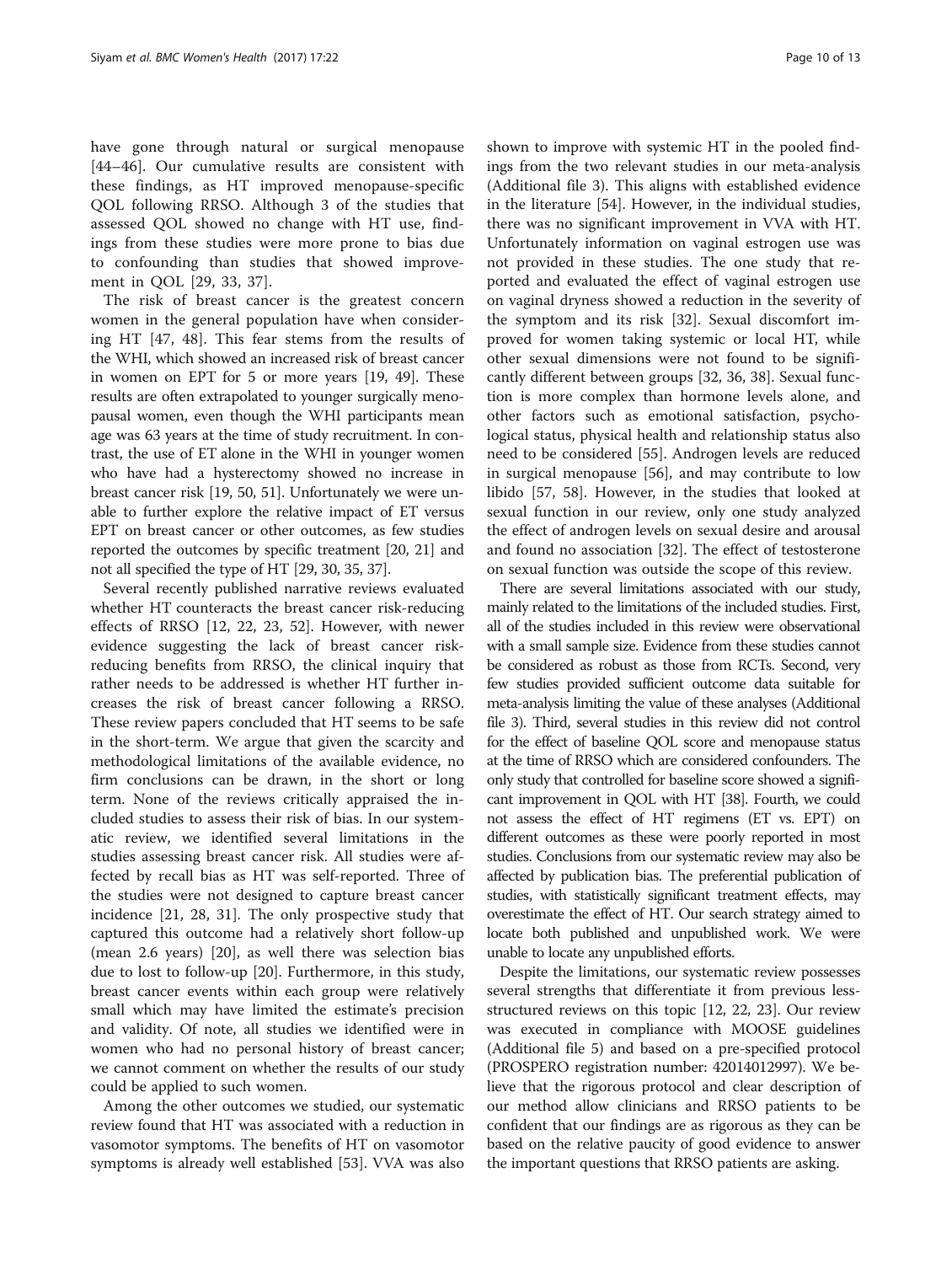#### <span id="page-10-0"></span>Conclusion

Cumulative evidence from our review highlights the benefits of HT in improving QOL and managing common menopausal symptoms induced by RRSO. However, no conclusions can be drawn about the safety of HT, as far as breast cancer risk is concerned. There are too few welldesigned long-term studies to draw firm conclusions to guide women and their clinicians in their decision-making about HT. Future well-designed RCTs are needed. In the absence of clear evidence to inform the use of HT post RRSO, clinicians and patients must carefully discuss the potential benefits of HT as well as non-hormonal therapies in improving QOL, in the context of the unknown risk of breast cancer in this population. However, this may not be of concern for women who opt for risk-reducing bilateral mastectomy since the risk of breast cancer in this population is negligible.

#### Additional files

[Additional file 1:](dx.doi.org/10.1186/s12905-017-0370-6) A Search Strategy for Electronic Bibliographic Databases. The document provides a detailed account of the search strategy implemented by an expert searcher (SC) in a variety of electronic databases including MEDLINE, EMBASE, CINAHL, Proquest Dissertations and Theses, SCOPUS, LILACS, PsycINFO, and Cochrane Library. The search was initially performed in February/ March 2014 and updated in March 2016. (DOCX 354 kb)

[Additional file 2:](dx.doi.org/10.1186/s12905-017-0370-6) A Search Strategy for Grey Literature: An Update. The document provides an update of the grey literature search performed in July, 2016, on SCOPUS, Proquest Dissertations and Theses, Clinical trial registries, Web of Science, and Google Scholar. (DOCX 22 kb)

[Additional file 3:](dx.doi.org/10.1186/s12905-017-0370-6) The Effect of Hormone Therapy on Quality of Life and Breast Cancer Risk After Risk-Reducing Salpingo-oophorectomy: Metaanalyses of Pooled studies. The document provides a written description of the methods and the results of the meta-analyses conducted in our study. (DOCX 39 kb)

[Additional file 4:](dx.doi.org/10.1186/s12905-017-0370-6) The results of full-text screening of eligible articles and the reason for exclusion whenever this may apply. (DOCX 19 kb)

[Additional file 5:](dx.doi.org/10.1186/s12905-017-0370-6) A Checklist summarizing compliance with MOOSE guidelines. The attached document is a checklist highlighting the compliance of our systematic review with the quality criteria specified by MOOSE guidelines. (DOC 27 kb)

#### Abbreviations

BMI: Body mass index; EPT: Estrogen-progestogen therapy; ET: Estrogen therapy; FACT-ES: Functional Assessment of cancer therapy – endocrine score; FSD: Female sexual dysfunction; FSDS-R: Female sexual distress scalerevised; FSFI: Female sexual function index; HR: Hazard ratio; HSDD: Hypoactive sexual desire disorder; HT: Hormone therapy; MENQOL-I: Menopause-specific quality of life – intervention; MRS: Menopause rating scale; MSL: Menopause symptoms list; OR: Odds ratio; QOL: Quality of life; RCTs: Randomized controlled trials; RRSO: Risk-reducing salpingooophorectomy; SAQ: Sexual activity questionnaire; SF-36: Short-form health survey; VVA: Vulvovaginal atrophy; WHI: Women's health initiative

#### Acknowledgments

We would like to acknowledge with much appreciation the role of Arianne Bayot, BScPharm, in this project which involved abstracting data from primary studies for data synthesis. We also would like to thank the authors of primary studies included in the review who responded to our requests for additional study data.

#### Funding

The study was not supported by any funding. DTE is supported by a Population Health Investigator Award from Alberta Innovates Health Solutions and holds a Canada Research Chair.

#### Availability of data and material

Datasets produced and/or analyzed during the current study is presented in the main paper or as additional supporting files.

#### Authors' contributions

TS: Study concept and design, acquisition of data, analysis and interpretation of data, drafting of the manuscript, critical revision of the manuscript for important intellectual content, statistical analysis, administrative, technical or material support, approval of final version, and accountable for accuracy and integrity of the work. SR: Study concept and design, interpretation of data, critical revision of the manuscript for important intellectual content, study supervision, approval of final version, and accountable for accuracy and integrity of the work. SC: Study concept and design, acquisition of data, critical revision of the manuscript for important intellectual content, technical or material support, and approval of final version. DTE: Analysis and interpretation of data, critical revision of the manuscript for important intellectual content, and approval of final version. NY: Study concept and design, acquisition of data, analysis and interpretation of data, drafting of the manuscript, critical revision of the manuscript for important intellectual content, and administrative, technical or material support, study supervision, approval of final version, and accountable for accuracy and integrity of the work.

#### Competing interests

The authors declare that they have no competing interests. NY has provided continuing education and/or participated in Advisory Boards/Consult Meetings for Warner-Chillcott, Teva and Pfizer Canada.

#### Consent for publication

Not applicable for this study.

#### Ethics approval and consent to participate

Not applicable for this study. This article does not contain any studies with human participants or animals performed by any of the authors.

#### Publisher's Note

Springer Nature remains neutral with regard to jurisdictional claims in published maps and institutional affiliations.

#### Author details

<sup>1</sup> Faculty of Pharmacy and Pharmaceutical Sciences, University of Alberta, Edmonton, AB T6G 1C9, Canada. <sup>2</sup>Cavarzan Chair in Mature Women's Health Research, Department of Obstetrics and Gynecology, Rm 5S131 Lois Hole Hospital/Robbins Pavilion Royal Alexandra Hospital, 10240 Kingsway Ave, Edmonton, AB T5H 3V9, Canada. <sup>3</sup>2K4.01 WC Mackenzie Health Science Center, University of Alberta, Edmonton, AB T6G 2R7, Canada. <sup>4</sup>School of Public Health, 2-040 Li Ka Shing HRIF, University of Alberta, Edmonton, AB T6G 2E1, Canada.

# Received: 8 October 2016 Accepted: 3 March 2017

#### References

- 1. Hartmann LC, Lindor NM. The role of risk-reducing surgery in hereditary breast and ovarian cancer. N Engl J Med. 2016;374(5):454–68.
- 2. Antoniou AC, Cunningham AP, Peto J, Evans DG, Lalloo F, Narod SA, Risch HA, Eyfjord JE, Hopper JL, Southey MC, et al. The BOADICEA model of genetic susceptibility to breast and ovarian cancers: updates and extensions. Br J Cancer. 2008;98(8):1457–66.
- 3. Mavaddat N, Peock S, Frost D, Ellis S, Platte R, Fineberg E, Evans DG, Izatt L, Eeles RA, Adlard J, et al. Cancer risks for BRCA1 and BRCA2 mutation carriers: results from prospective analysis of EMBRACE. J Natl Cancer Inst. 2013;105(11):812–22.
- 4. Brohet RM, Velthuizen ME, Hogervorst FB, Meijers-Heijboer HE, Seynaeve C, Collee MJ, Verhoef S, Ausems MG, Hoogerbrugge N, van Asperen CJ, et al. Breast and ovarian cancer risks in a large series of clinically ascertained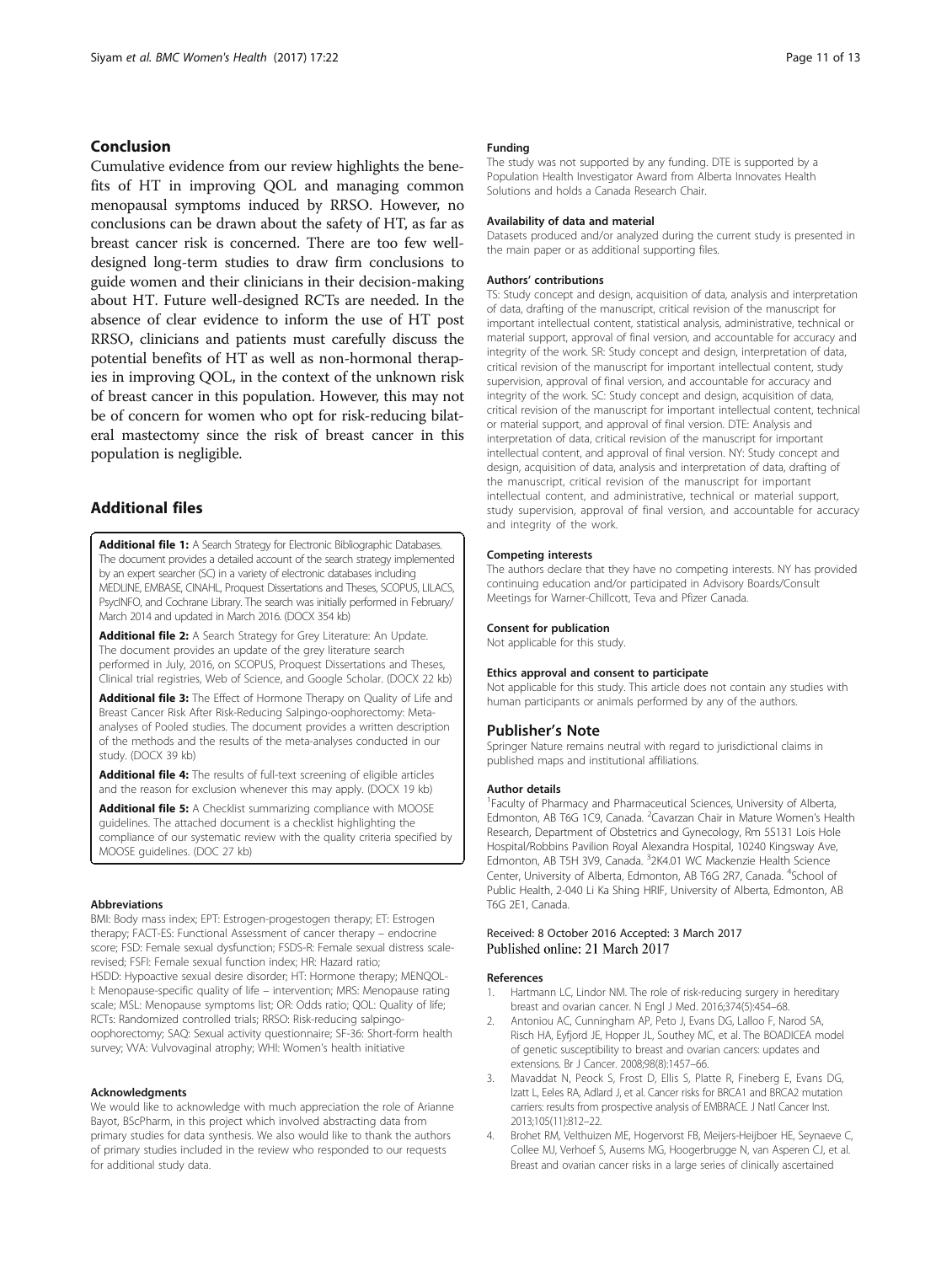<span id="page-11-0"></span>families with a high proportion of BRCA1 and BRCA2 Dutch founder mutations. J Med Genet. 2014;51(2):98–107.

- 5. Rebbeck TR, Kauff ND, Domchek SM. Meta-analysis of risk reduction estimates associated with risk-reducing salpingo-oophorectomy in BRCA1 or BRCA2 mutation carriers. J Natl Cancer Inst. 2009;101(2):80–7.
- 6. Kotsopoulos J, Huzarski T, Gronwald J, Singer CF, Moller P, Lynch HT, Armel S, Karlan B, Foulkes WD, Neuhausen SL, et al. Bilateral oophorectomy and breast cancer risk in BRCA1 and BRCA2 mutation carriers. J Natl Cancer Inst. 2017;109:1.
- 7. Heemskerk-Gerritsen BA, Seynaeve C, van Asperen CJ, Ausems MG, Collee JM, van Doorn HC, Gomez Garcia EB, Kets CM, van Leeuwen FE, Meijers-Heijboer HE, et al. Breast cancer risk after salpingo-oophorectomy in healthy BRCA1/2 mutation carriers: revisiting the evidence for risk reduction. J Natl Cancer Inst. 2015;107:5.
- 8. Walker JL, Powell CB, Chen LM, Carter J, Bae Jump VL, Parker LP, Borowsky ME, Gibb RK. Society of gynecologic oncology recommendations for the prevention of ovarian cancer. Cancer. 2015;121(13):2108–20.
- 9. Paluch-Shimon S, Cardoso F, Sessa C, Balmana J, Cardoso MJ, Gilbert F, Senkus E. Prevention and screening in BRCA mutation carriers and other breast/ ovarian hereditary cancer syndromes: ESMO Clinical Practice Guidelines for cancer prevention and screening. Ann Oncol. 2016;27 suppl 5:v103–10.
- 10. Daly MB, Pilarski R, Axilbund JE, Berry M, Buys SS, Crawford B, Farmer M, Friedman S, Garber JE, Khan S, et al. Genetic/Familial High-Risk Assessment: Breast and Ovarian, Version 2.2015. J Natl Compr Canc Netw. 2016;14(2):153–62.
- 11. Daly MB, Axilbund JE, Buys S, Crawford B, Farrell CD, Friedman S, Garber JE, Goorha S, Gruber SB, Hampel H, et al. Genetic/familial high-risk assessment: breast and ovarian. J Natl Compr Canc Netw. 2010;8(5):562–94.
- 12. Finch A, Narod SA. Quality of life and health status after prophylactic salpingo-oophorectomy in women who carry a BRCA mutation: A review. Maturitas. 2011;70(3):261–5.
- 13. Gallagher JC. Effect of early menopause on bone mineral density and fractures. Menopause. 2007;14(3 Pt 2):567–71.
- 14. Parker WH, Broder MS, Chang E, Feskanich D, Farquhar C, Liu Z, Shoupe D, Berek JS, Hankinson S, Manson JE. Ovarian conservation at the time of hysterectomy and long-term health outcomes in the nurses' health study. Obstet Gynecol. 2009;113(5):1027–37.
- 15. Rocca WA, Grossardt BR, Shuster LT. Oophorectomy, estrogen, and dementia: a 2014 update. Mol Cell Endocrinol. 2014;389(1-2):7–12.
- 16. Gass ML, Heights M, Manson JE, Cosman F, Hayes H, Grodstein F, Lab C, Jordan V, Karas RH, Kaunitz AM, Maki PM, Schmidt PJ, Shifren JL, Stuenkel CA, Utian WH, Wisch KJ, Bilancini AM, Clarkson TB, Gass ML, Heights M, Goldstein SR, Kagan R, Kaunitz AM, Maki PM, Manson JE, Pace DT, Schiff I, Meigs JV, Obstetrics V, Schnatz PF, Shapiro M, Shifren JL, Obstetrics V, Sievert LL, Utian WH, Warren MP. The 2012 hormone therapy position statement of: The North American Menopause Society. Menopause. 2012;19(3):257–71.
- 17. Reid R, Abramson BL, Blake J, Desindes S, Dodin S, Johnston S, Rowe T, Sodhi N, Wilks P, Wolfman W, et al. Managing menopause. J Obstet Gynaecol Can. 2014;36(9):830–8.
- 18. de Villiers TJ, Gass ML, Haines CJ, Hall JE, Lobo RA, Pierroz DD, Rees M. Global Consensus Statement on menopausal hormone therapy. Maturitas. 2013;74(4):391–2.
- 19. Manson JE, Chlebowski RT, Stefanick ML, Aragaki AK, Rossouw JE, Prentice RL, Anderson G, Howard BV, Thomson CA, LaCroix AZ, et al. Menopausal hormone therapy and health outcomes during the intervention and extended poststopping phases of the Women's Health Initiative randomized trials. JAMA. 2013;310(13):1353–68.
- 20. Rebbeck TR, Friebel T, Wagner T, Lynch HT, Garber JE, Daly MB, Isaacs C, Olopade OI, Neuhausen SL, Van't V, et al. Effect of short-term hormone replacement therapy on breast cancer risk reduction after bilateral prophylactic oophorectomy in BRCA1 and BRCA2 mutation carriers: the PROSE Study Group. J Clin Oncol. 2005;23(31):7804–10.
- 21. Eisen A, Lubinski J, Gronwald J, Moller P, Lynch HT, Klijn J, Kim-Sing C, Neuhausen SL, Gilbert L, Ghadirian P, et al. Hormone therapy and the risk of breast cancer in BRCA1 mutation carriers. J Natl Cancer Inst. 2008;100(19):1361–7.
- 22. Marchetti C, Iadarola R, Palaia I, di Donato V, Perniola G, Muzii L, Panici PB. Hormone therapy in oophorectomized BRCA1/2 mutation carriers. Menopause. 2014;21(7):763–8.
- 23. Birrer N, Chinchilla C, Del Carmen M, Dizon DS. Is Hormone Replacement Therapy Safe in Women With a BRCA Mutation?: A Systematic Review of the Contemporary Literature. Am J Clin Oncol. 2016. doi[:10.1097/COC.](http://dx.doi.org/10.1097/COC.0000000000000269) [0000000000000269](http://dx.doi.org/10.1097/COC.0000000000000269).
- 24. Stroup DF, Berlin JA, Morton SC, Olkin I, Williamson GD, Rennie D, Moher D, Becker BJ, Sipe TA, Thacker SB. Meta-analysis of observational studies in epidemiology: a proposal for reporting. Meta-analysis Of Observational Studies in Epidemiology (MOOSE) group. JAMA. 2000;283(15):2008–12.
- 25. Jadad AR, Moore RA, Carroll D, Jenkinson C, Reynolds DJ, Gavaghan DJ, McQuay HJ. Assessing the quality of reports of randomized clinical trials: is blinding necessary? Control Clin Trials. 1996;17(1):1–12.
- 26. Nolan JP, Hazinski MF, Billi JE, Boettiger BW, Bossaert L, de Caen AR, Deakin CD, Drajer S, Eigel B, Hickey RW, et al. Part 1: Executive summary: 2010 International Consensus on Cardiopulmonary Resuscitation and Emergency Cardiovascular Care Science with Treatment Recommendations. Resuscitation. 2010;2010(81 Suppl 1):e1–25.
- 27. Myung SK, Ju W, McDonnell DD, Lee YJ, Kazinets G, Cheng CT, Moskowitz JM. Mobile phone use and risk of tumors: a meta-analysis. J Clin Oncol. 2009;27(33):5565–72.
- 28. Gabriel CA, Tigges-Cardwell J, Stopfer J, Erlichman J, Nathanson K, Domchek SM. Use of total abdominal hysterectomy and hormone replacement therapy in BRCA1 and BRCA2 mutation carriers undergoing risk-reducing salpingo-oophorectomy. Fam Cancer. 2009;8(1):23–8.
- 29. Heiniger L, Butow PN, Coll J, Bullen T, Wilson J, Baylock B, Meiser B, Price MA. Long-term outcomes of risk-reducing surgery in unaffected women at increased familial risk of breast and/or ovarian cancer. Fam Cancer. 2015;14(1):105–15.
- 30. Garcia C, Lyon L, Conell C, Littell RD, Powell CB. Osteoporosis risk and management in BRCA1 and BRCA2 carriers who undergo risk-reducing salpingo-oophorectomy. Gynecol Oncol. 2015;138(3):723–6.
- 31. Kotsopoulos J, Huzarski T, Gronwald J, Moller P, Lynch HT, Neuhausen SL, Senter L, Demsky R, Foulkes WD, Eng C, et al. Hormone replacement therapy after menopause and risk of breast cancer in BRCA1 mutation carriers: a case-control study. Breast Cancer Res Treat. 2016;155(2):365–73.
- 32. Tucker PE, Bulsara MK, Salfinger SG, Tan JJ, Green H, Cohen PA. The effects of pre-operative menopausal status and hormone replacement therapy (HRT) on sexuality and quality of life after risk-reducing salpingo-oophorectomy. Maturitas. 2016;85:42–8.
- 33. Challberg J, Ashcroft L, Lalloo F, Eckersley B, Clayton R, Hopwood P, Selby P, Howell A, Evans DG. Menopausal symptoms and bone health in women undertaking risk reducing bilateral salpingo-oophorectomy: significant bone health issues in those not taking HRT. Br J Cancer. 2011;105(1):22–7.
- 34. Madalinska JB, van Beurden M, Bleiker EM, Valdimarsdottir HB, Hollenstein J, Massuger LF, Gaarenstroom KN, Mourits MJ, Verheijen RH, van Dorst EB, et al. The impact of hormone replacement therapy on menopausal symptoms in younger high-risk women after prophylactic salpingooophorectomy. J Clin Oncol. 2006;24(22):3576–82.
- 35. Michelsen TM, Tonstad S, Pripp AH, Trope CG, Dorum A. Coronary heart disease risk profile in women who underwent salpingo-oophorectomy to prevent hereditary breast ovarian cancer. Int J Gynecol Cancer. 2010; 20(2):233–9.
- 36. Johansen N, Liavaag AH, Tanbo TG, Dahl AA, Pripp AH, Michelsen TM. Sexual activity and functioning after risk-reducing salpingo-oophorectomy: Impact of hormone replacement therapy. Gynecol Oncol. 2016;140(1):101–6.
- 37. Chapman JS, Powell CB, McLennan J, Crawford B, Mak J, Stewart N, Chen LM. Surveillance of survivors: follow-up after risk-reducing salpingo-oophorectomy in BRCA 1/2 mutation carriers. Gynecol Oncol. 2011;122(2):339–43.
- 38. Finch A, Metcalfe KA, Chiang JK, Elit L, McLaughlin J, Springate C, Demsky R, Murphy J, Rosen B, Narod SA. The impact of prophylactic salpingooophorectomy on menopausal symptoms and sexual function in women who carry a BRCA mutation. Gynecol Oncol. 2011;121(1):163–8.
- 39. Elit L, Charles C, Gold I, Gafni A, Farrell S, Tedford S, Dal Bello D, Whelan T. Women's perceptions about treatment decision making for ovarian cancer. Gynecol Oncol. 2003;88(2):89–95.
- 40. Robson M, Hensley M, Barakat R, Brown C, Chi D, Poynor E, Offit K. Quality of life in women at risk for ovarian cancer who have undergone riskreducing oophorectomy. Gynecol Oncol. 2003;89(2):281–7.
- 41. Elit L, Esplen MJ, Butler K, Narod S. Quality of life and psychosexual adjustment after prophylactic oophorectomy for a family history of ovarian cancer. Fam Cancer. 2001;1(3-4):149–56.
- 42. Madalinska JB, Hollenstein J, Bleiker E, van Beurden M, Valdimarsdottir HB, Massuger LF, Gaarenstroom KN, Mourits MJ, Verheijen RH, van Dorst EB, et al. Quality-of-life effects of prophylactic salpingo-oophorectomy versus gynecologic screening among women at increased risk of hereditary ovarian cancer. J Clin Oncol. 2005;23(28):6890–8.